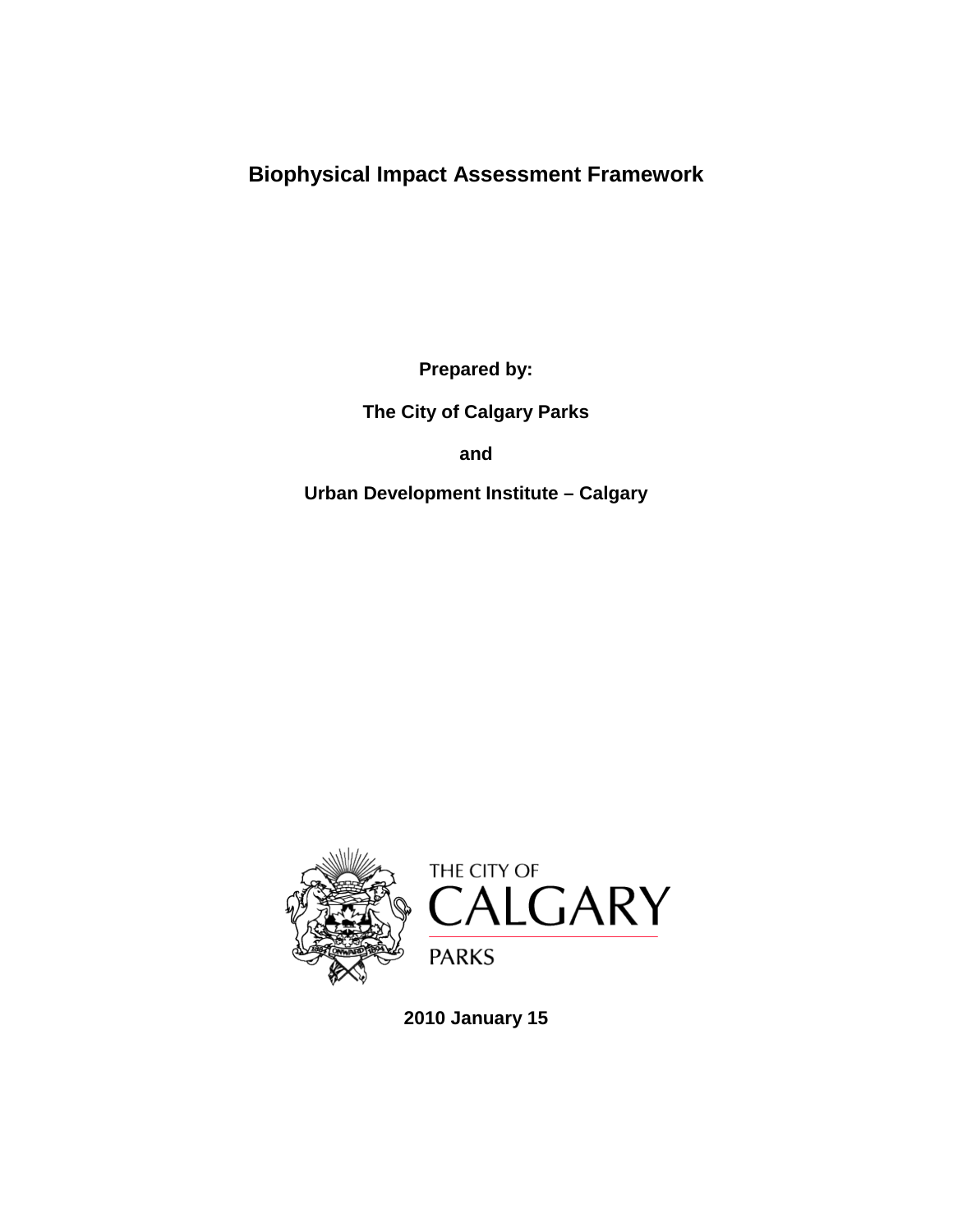# **INTRODUCTION**

The requirement for Biophysical Impact Assessments (BIA) has been in place since early 1990's as a requirement of the Calgary Municipal Development Plan. The BIA was incorporated into the City of Calgary Council approved Open Space Plan in 2002.

The purpose of BIA Framework is to provide a consistent process of review and approval of BIA reports ensuring equitability and transparency throughout City of Calgary Parks planning regions and other regulatory procedures. In addition, the framework is established as a straightforward decision-making process to assist project proponents and environmental consultants to determine the appropriate level of BIA required with triggers mechanisms for assessing the appropriate level of BIA's required.

### **DEFINITION: Biophysical Impact Assessment (BIA) Framework**

BIA Framework is a set of tools available for proponents and Corporate Project Managers to outline potential project impacts and appropriate mitigating measures for:

- Any approval of outline plans for land containing or abutting identified Environmentally Significant Areas (ESA);
- Any channelization, utility crossing, within a natural environment park (NEP).

## **Components of the BIA Framework**

There are three levels of environmental review in the BIA Framework:

- **EXECTE:** Initial Project Review: Preliminary Natural Site Assessment (PNSA)
- **Level 2:** Environmental Screening
- **EXECTE:** Scoped Biophysical Impact Assessment

The level of review required is dependent on the type of project and nature of existing environment.

### BIA Requirements Criteria

Projects that have the potential to incur in negative impacts to identified Environmentally Significant Areas (ESA), Natural Environment Parks (NEP), and natural areas that qualify as Environmental Reserve (ER) will require at the very minimum a PNSA.

The level of assessment required is based on the following criteria:

- Any approval of outline plans for land containing or abutting identified Environmentally Significant Areas (ESA) will require a Level 3 BIA
- <span id="page-1-0"></span>• Any channelization, utility crossing, within a natural environment park (NEP) will require a Level 3 Scoped BIA.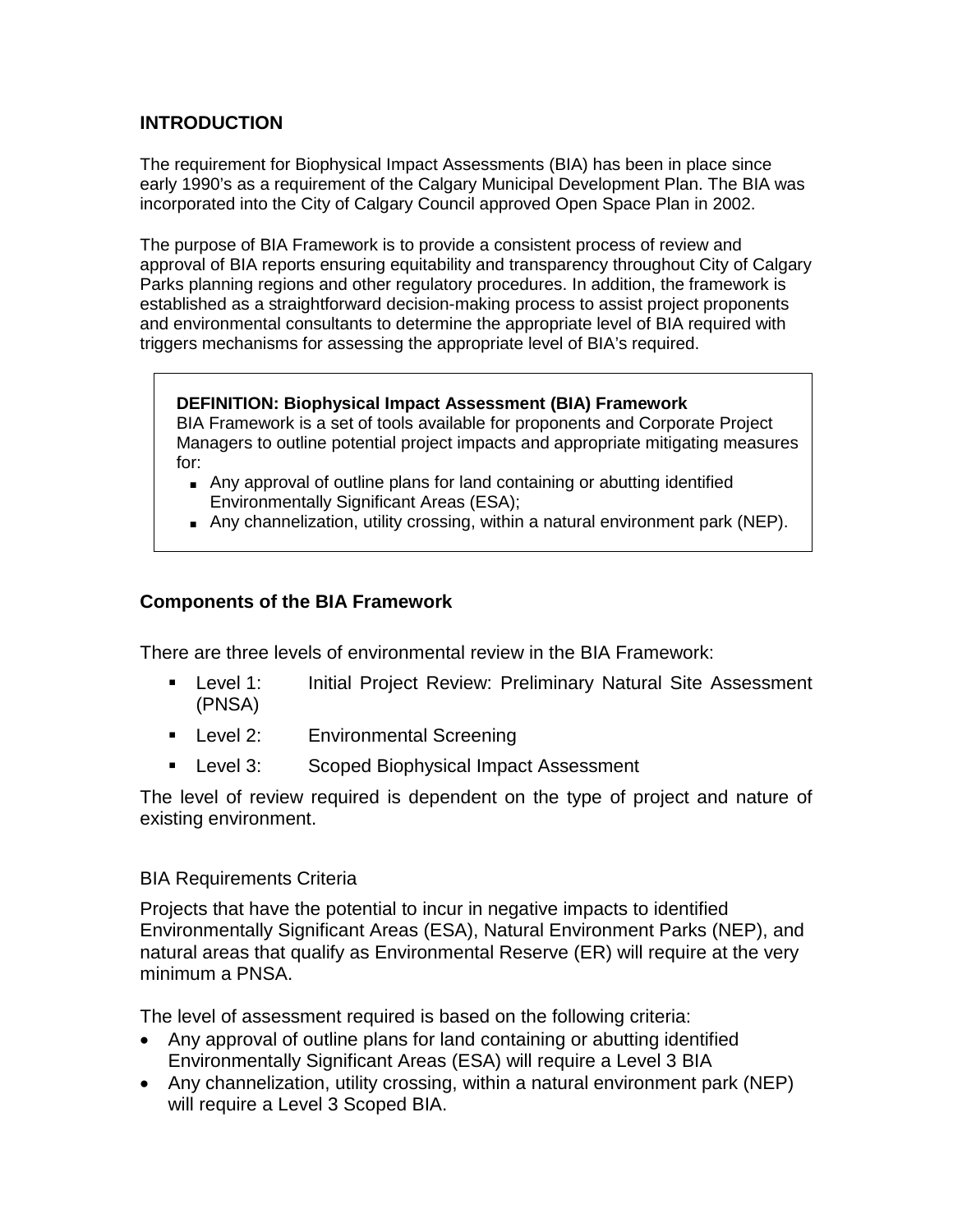- Size and the regional context of the project. Larger project that has the potential for impacts of a regional scale will require a PNSA.
- Distance of the project to the ESA, NEP, and ER with a maximum distance of 50m. Projects within 50m of the ESA, NEP, and ER will require a PNSA

| Level of<br><b>Environmental</b><br><b>Review</b>                 | <b>Type of Project</b>                                                                                     | <b>Nature of Existing</b><br><b>Environment</b>                                                                                             | <b>Examples</b>                                                                              |  |
|-------------------------------------------------------------------|------------------------------------------------------------------------------------------------------------|---------------------------------------------------------------------------------------------------------------------------------------------|----------------------------------------------------------------------------------------------|--|
| <b>No Environmental</b><br><b>Review Required</b>                 | Minor maintenance or<br>upgrading projects<br>which imply no<br>change in existing<br>use                  | In previously disturbed<br>areas. Project is not<br>foreseen to have<br>significant environmental<br>effects                                | Minor amenity<br>replacements;<br>repairs to granular<br>trails                              |  |
| <b>Initial Project Review</b><br><b>Required - PNSA</b>           | Minor maintenance,<br>upgrading or<br>construction projects<br>which imply no<br>change in existing<br>use | In potentially sensitive<br>areas (e.g., vegetative<br>cover, wildlife corridor).<br>Potential impacts are<br>small and easily<br>mitigated | Regional pathway<br>upgrade in a NEP,<br>MCI Project, RCS,                                   |  |
| Environmental<br><b>Screening Report</b><br><b>Required</b>       | Maintenance or<br>construction which<br>may imply a change<br>in existing use                              | In potentially sensitive<br>areas. Environmental<br>effects and mitigation<br>measures may be<br>unknown                                    | ASP, ARP &<br>Outline Plans,<br>Natural<br><b>Environment Park</b><br>Management Plan        |  |
| <b>Biophysical Impact</b><br><b>Assessment</b><br><b>Required</b> | Large-scale capital<br>works, excavation,<br>new construction that<br>implies a change in<br>existing use  | In potentially sensitive<br>areas. Environmental<br>effects and mitigation<br>measures may be<br>unknowns                                   | Large Capital<br>Projects, Outline<br>Plans, Federal<br>and Provincially<br>funded Projects, |  |

**Table 1. Project examples requiring the different levels of review**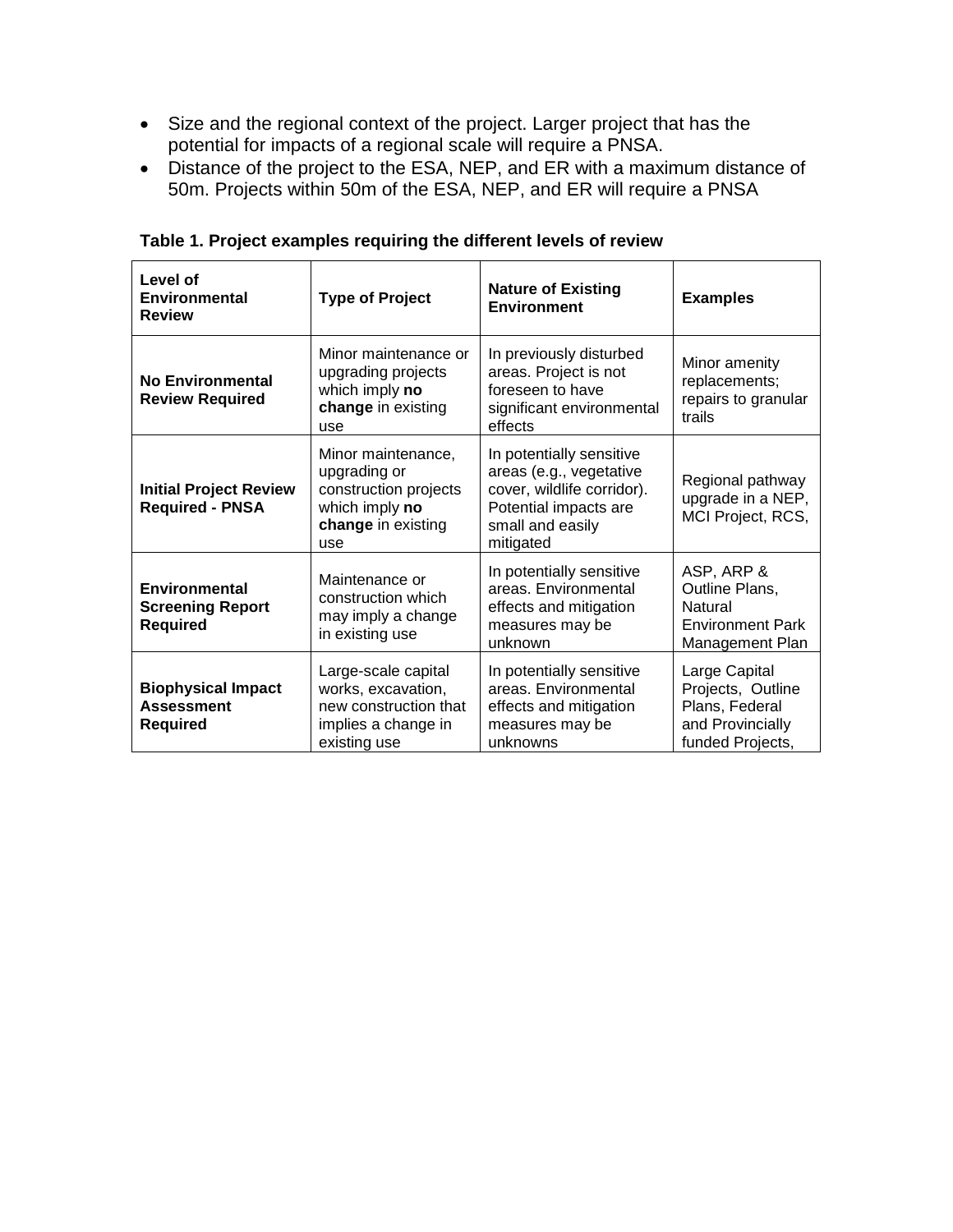### **Table 2 Criteria for not requiring the Preliminary Natural Site Assessment and further BIA reports**

| A Preliminary Natural Site Assessment and subsequent BIA reports are <b>NOT</b> required if:                           |
|------------------------------------------------------------------------------------------------------------------------|
| 1. Environmentally Significant Area is nowhere near the project site – 50m - 500m                                      |
| 2. Waterbody is not present on the project site                                                                        |
| 3. Wetlands are not present on the project site                                                                        |
| 4. Presence of contaminated sites is unlikely                                                                          |
| 5. Presence of the rare species/species-at-risk is unlikely (previous confirmation or<br>demonstrated lack of habitat) |
| 6. Lack of habitats – areas with no habitat value                                                                      |
| 7. The project is within the urban centre                                                                              |

## **Biophysical Impact Assessment Framework Objectives**

The objectives of the BIA Framework are to ensure adequate protection of environmentally significant areas and natural areas with ecologically diverse components and prevent and/or minimize environmental impacts. The implementation of BIA Framework will:

- Establish requirements and expectations of developers (project proponents) and communicate them to all stakeholders.
- Provide clear and consistent guidelines for identifying, evaluating, predicting and mitigating potential environmental impacts associated with development on/or adjacent to an Environmental Reserve (ER) / ESA. (Provide the process flow charts, tools (assessment tables) and work instructions to all stakeholders and educate them).
- **Ensure projects receive equitable and appropriate level of review.**
- Ensure compatibility of proposed BIA with federal and provincial environmental impact assessment regulation.
- Establish regulatory philosophies for the BIA framework, as follows:
	- apply a risk-based approach to tailor the requirements to the risk posed to ecologically diverse and environmentally significant areas by the project
	- consider the life cycle of a project (from design to completion)
	- **EXECT** apply a goal-oriented approach rather than prescriptive
	- consider integrated decision-making (involve City of Calgary Parks, in the initial step of process)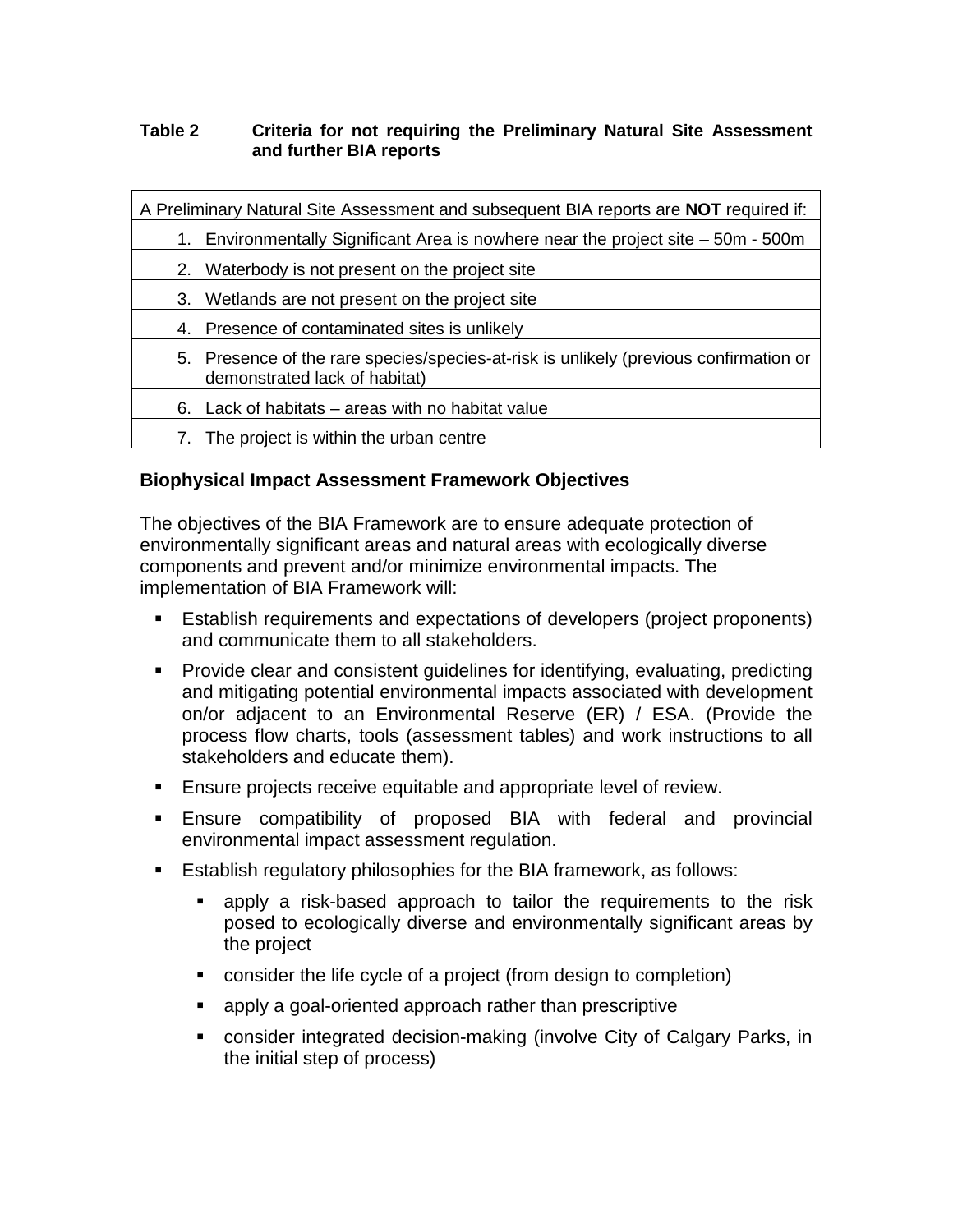- **EXECT ATTE:** establish criteria to determine whether an Environmental Screening (ES) is required, or a more detailed, high quality BIA that ensure adequate protection of ecologically diverse and environmentally significant areas and minimization or avoidance of adverse environmental effects
- ensure City Council and Calgary Planning Commission has adequate information to make an informed decision
- ensure clear, transparent, predictable, efficient processes
- **Establish review timelines for transparency/accountability (15 days for ES** approvals, 30 days for BIAs).
- Establish a seasonal requirement of when ES and BIA are to be conducted inclusively capturing the seasonal dependant flora and fauna.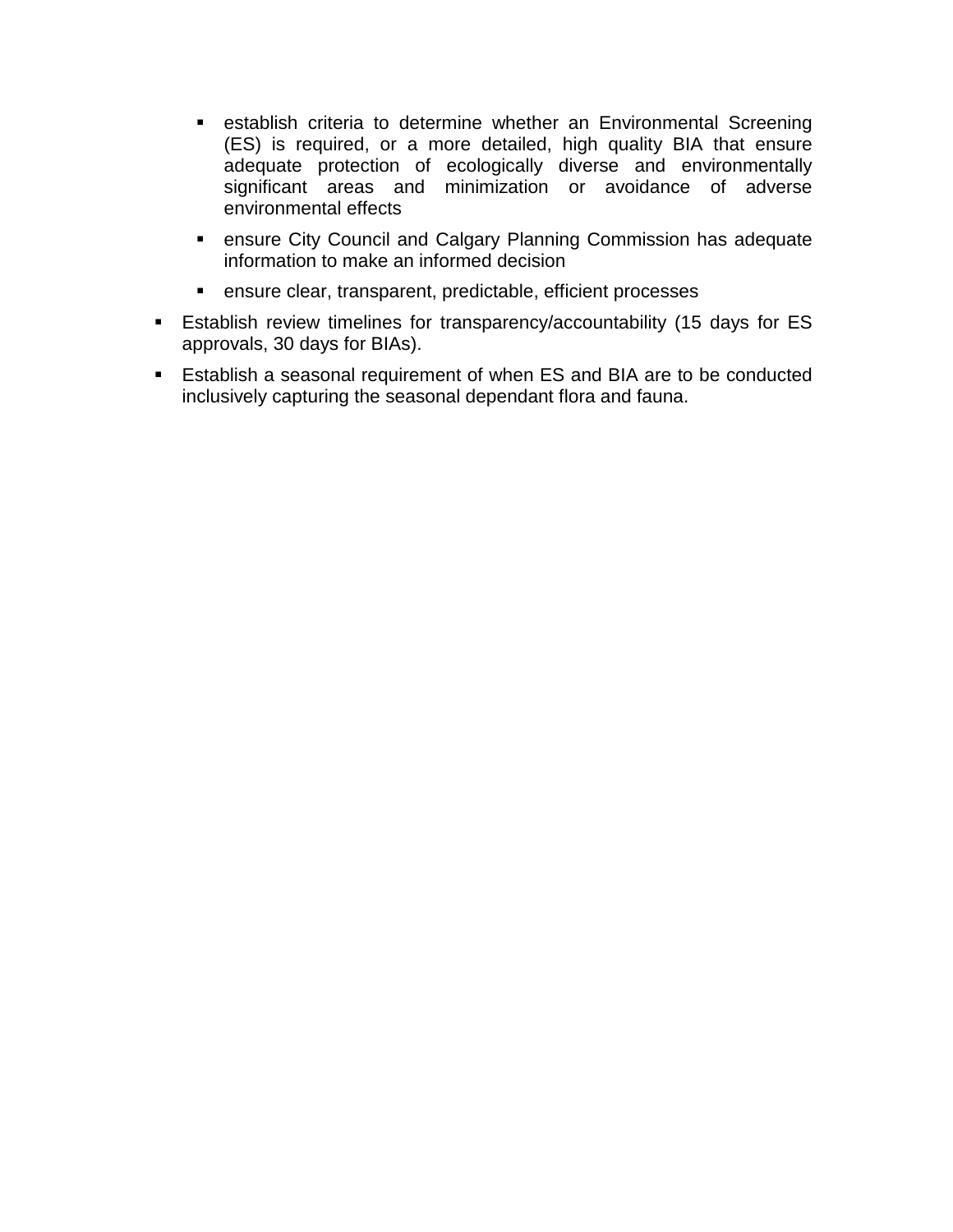# **BIA Framework Process**



**Flowchart 1. Proposed Environmental Review Process for ASPs and Outline Plans**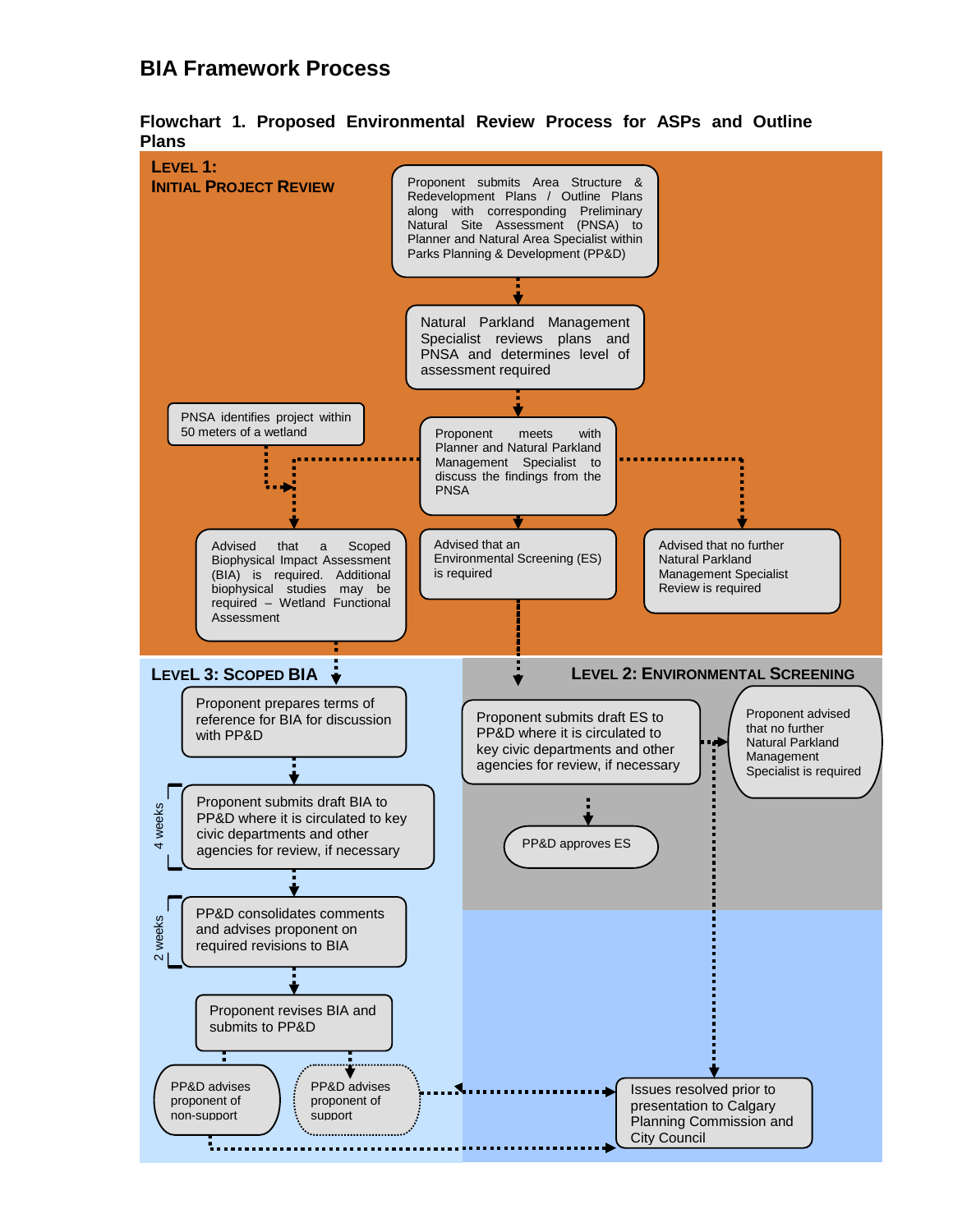### **Flowchart 2. Proposed Environmental Review Process for Capital Projects**

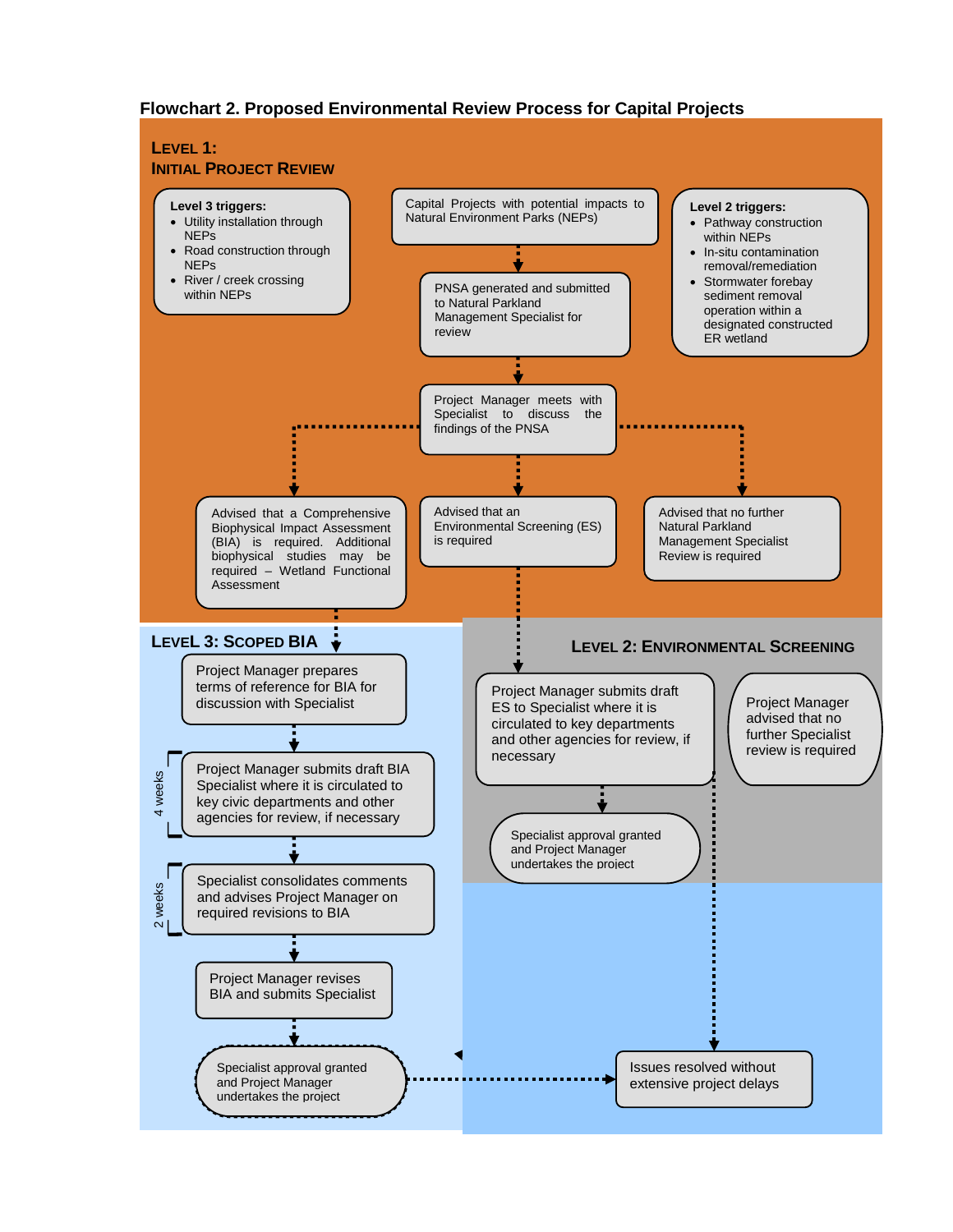## **Roles & Responsibilities**

The various levels of BIAs require the expertise of qualified Environmental Consultant Biologist to capture the biophysical elements and outline the potential impacts and the mitigation strategies to offset the project impacts.

Internal Capital and Operational Projects will rely on Project Planners, Managers and Environmental Specialist knowledge of the projects and potential impacts to the ESA, NEP and ER to ensure that one of the BIA level is prepared. Qualified Environmental Consultant or Biologist should be enlisted to undertake the assessment employing their knowledge and expertise in biophysical inventory and delineating potential project impacts.

Qualified Environmental Consultant and Biologist must be able to:

- Identify biophysical elements within the project areas with accuracy and consistency to the Urban Parks Master Plan Habitat Classification System and Mapping protocol.
- Identify the potential project impacts and mitigation measures to prevent or minimize project impacts.
- Undertake the required BIA assessments within Appropriate Assessment Periods (refer to the Appropriate Assessment Periods section).
- Submit BIAs to City of Calgary Parks for review and approval.
- Revise changes to the BIA reports as required based on the comments and response relayed by the approving authority.
- Submit reports in hard copy as well as electronic version (i.e. MS Word or Adobe PDF).
- Implement the mitigation measures throughout the duration of project.

## **Appropriate Assessment Periods**

All biophysical assessments are to be conducted during the growing season from May to September to ensure that the data acquired are representative of the biophysical feature and capture adequate information on the seasonallydependant species such as the rare species and/or species at risk within the project area. The Preliminary Natural Site Assessment can be prepared outside the growing season with synthesis of existing background information on the particular project site and a desk-top research. Further environmental assessment such as the Environmental Screening and Scoped BIA will require in-depth biophysical inventories and assessments conducted during the appropriate season to ensure that the required information and data are captured accurately.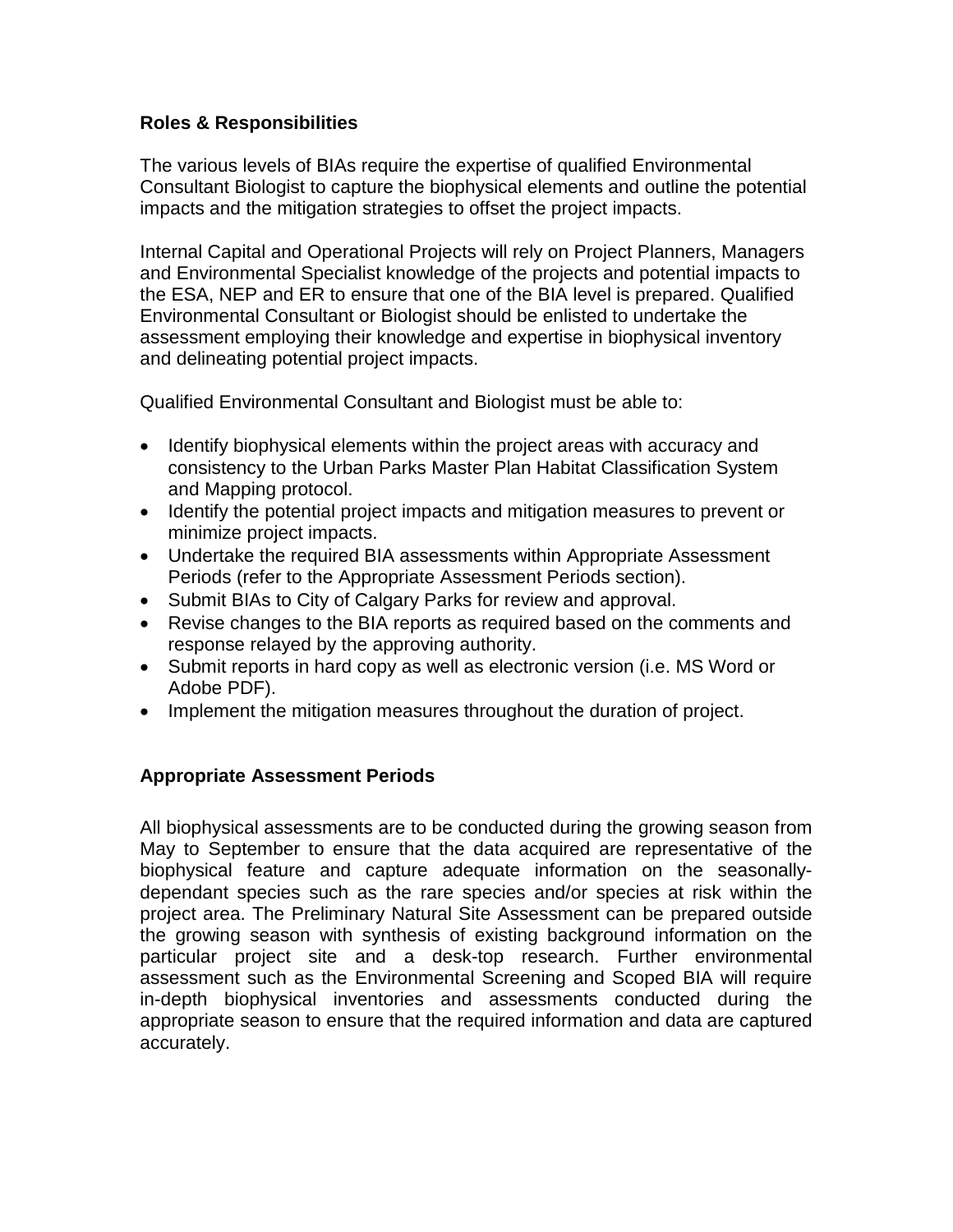### **Implementation**

BIA reports are based on project-specific conditions and interactions with the existing natural elements within the project site. This Framework will provide guidance for the preparation of the appropriate levels of assessment required.

A significant portion of the assessment will rely on desk-top research for sitespecific and pertinent information available from previous studies or the various databases managed by Alberta Sustainable Resource Development, Alberta Environment. The result of the initial exercise will require confirmation and ground-thruthing.

## **Description of the BIA levels of report**

## **Level 1: Initial Review – Preliminary Natural Site Assessment (PNSA)**

The initial project review provides an overview of the proposed project and the existing environment to determine the level and extent of any further requirements for environmental review. The checklist is divided into two distinctive categories – *Project Description and Baseline Information* and *Potential Environmental Effects*. Project Description and Baseline Information is used to collect relevant information on the existing environmental elements found within the project site and provide direction for further environmental assessments and reports required. Potential Environmental Effects category is used to document the potential project effects of the biophysical elements – if there are any project interaction; brief description of the interactions; level of interaction; the type of interaction and brief description of potential adverse environmental effect.

The project proponent conducts a PNSA and completes an impact checklist (Table 3). Air photos, concept drawings, and site checks will be required. The Natural Area Specialist reviews the PNSA report and advises the proponent on the level of environmental review required: no further study required (with or without conditions); environmental screening (Level 2); or biophysical impact assessment (Level 3).

The PNSA can be used by project managers and project proponents as a preliminary decision-making tool to assist in determining the need to prepare BIAs. A series of "decision-tree" flowcharts have been produced for the PNSA to guide project proponents in a more streamlined decision-making whether the need for further environmental assessment is required. These flowcharts namely, Environmentally Significant Area (ESA), Waterbody, Wetland, Known Contaminated Site and Species at Risk are to be referenced when answering the specific environmental element categories.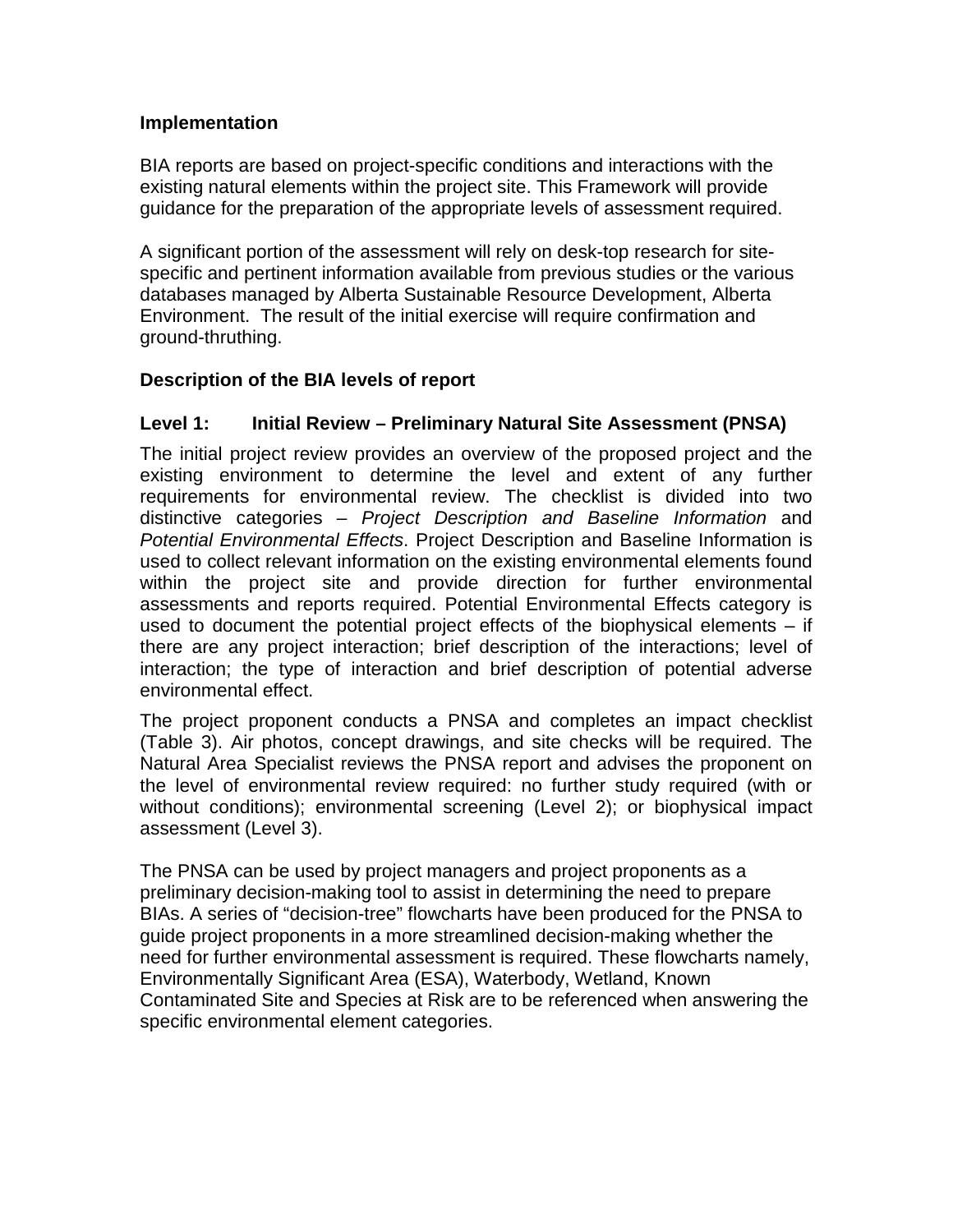# **Level 2: Environmental Screening (ES)**

The ES report provides a screening level of study describing the project impacts, including project alternatives, in a manner than ensures mitigation of known or suspected impacts to the environment. The need for the ES report will be determined through the PNSA reporting process. The ES report will:

- outline the rationale for the project;
- explore the alternatives that have been investigated;
- describe the existing environment including the biophysical and socioeconomic elements; and
- describe both short- and long-term environmental effects and mitigation measures.

The Approving Authority reviews the report and provides approval with or without conditions depending on report quality, acceptance of the recommended mitigation measures.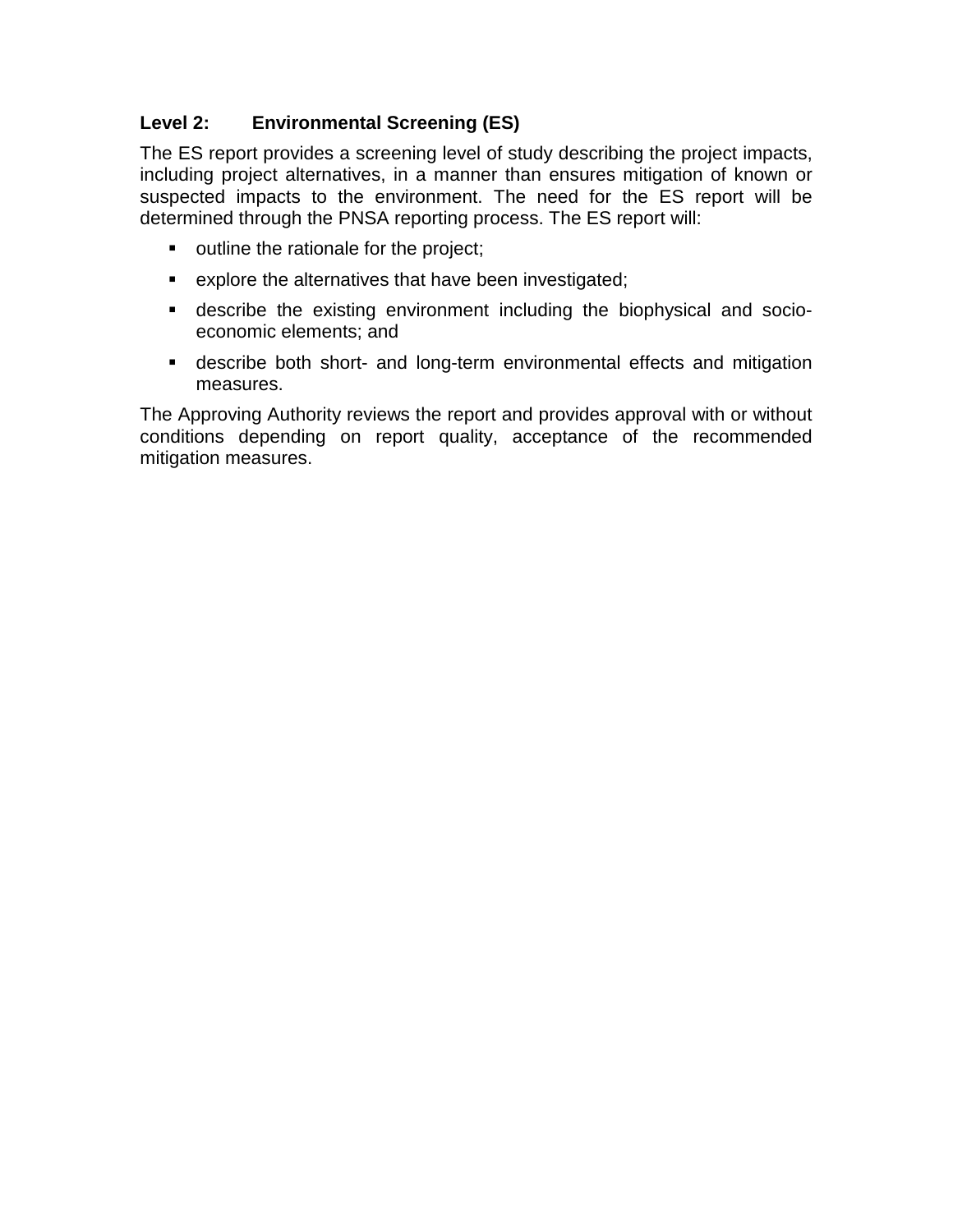## **Level 3: Scoped Biophysical Impact Assessment (Scoped BIA)**

The Scoped BIA provides a detailed study and review of a project including project alternatives, and recommended mitigation measures. It predicts, interprets and evaluates impacts and identifies mitigation measures to avoid, minimize or compensate for these impacts. A BIA report must:

- describe the proposed activity and provide rationale, including alternatives considered;
- **describe the existing environment;**
- **Permedict and analyze the possible effects of the activity on the environment;**
- **•** recommend mitigation measures that would avoid, minimize or compensate for the environmental impacts of the activity; and
- describe how mitigation measures will be monitored over time to ensure effectiveness.

It is important for the BIA to provide a clear assessment methodology that will lead to specific recommendations. Tools should be employed that will provide demonstrable rationale for recommending specific mitigation measures. Examples include but not limited to matrix evaluation, checklist evaluation, ecological land classification and valued ecosystem components.

Draft reports are submitted to the Natural Area Specialist for review, technical circulation (if required) and approval. All Scoped BIAs are project specific and will vary in the issues and project needs to be addressed. The following composite sample (Box 2) provides a suggested template detailing the required information to support the rationale for project impacts and recommended mitigation measures. Contents are generally similar to those included in an environmental screening report, except that the Scoped BIA will provide more detailed information and requiring an environmental protection plan.

The Approving Authority reviews the report and provides approval with or without conditions depending on report quality, acceptance of the recommended mitigation measures.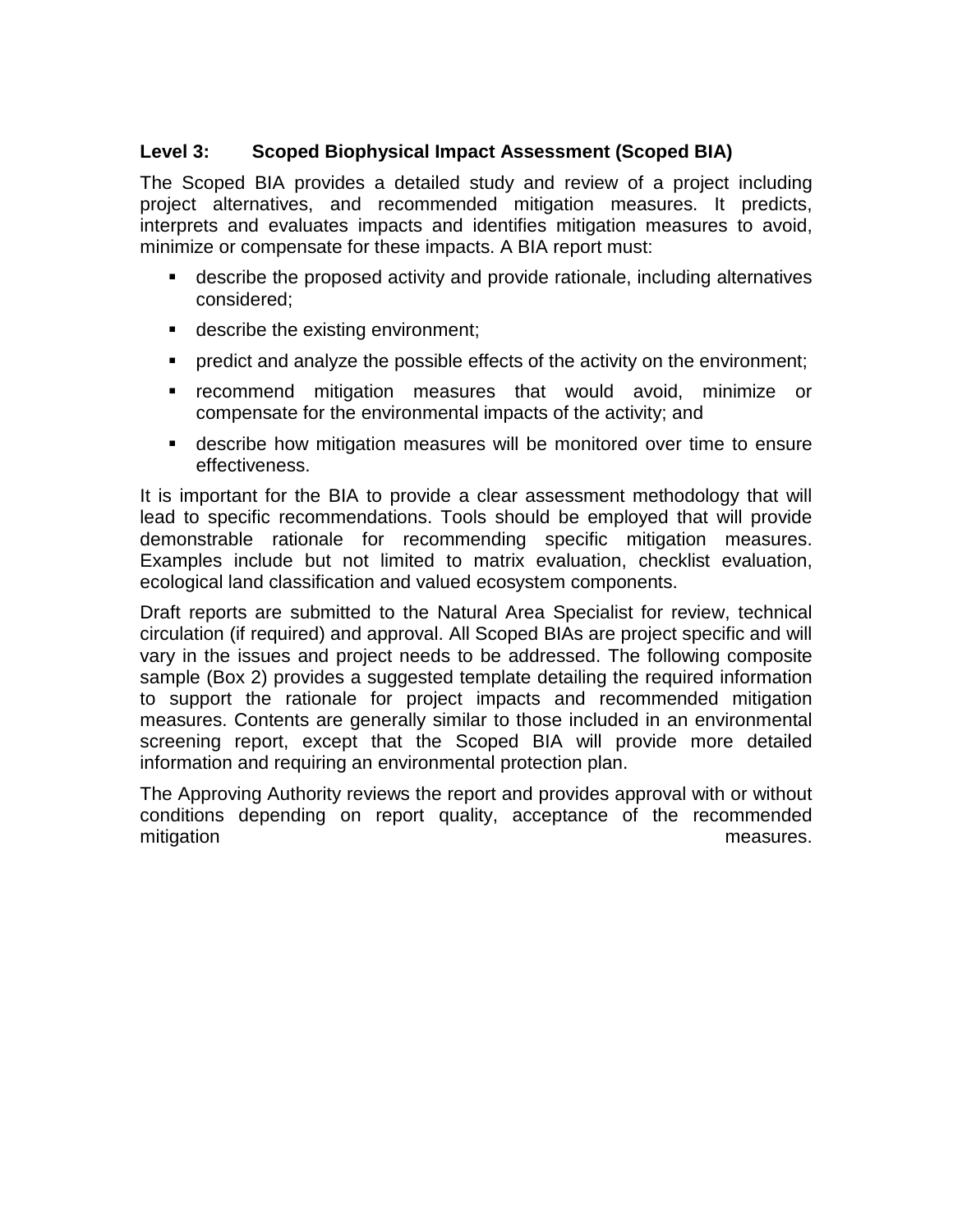## **Procedures**

This Framework will assist Project Proponents in preparing the appropriate level of BIA for projects that have identified potential impacts to existing ESA's and NEP's through understanding of project impacts and constraints. The Framework will also provide a high-level decision making models to guide project proponents to determine the requirement for further levels of BIA assessments.

The following sections describe the procedures:

- to prepare the Level 1 PNSA worksheet;
- to assess requirements for further levels of BIA;
- to prepare a Level 2 Environmental Screening report; and
- to prepare a Level 3 Scoped BIA

### **Level 1 PNSA**

### **Table 1 Project Description and Baseline**

### **Project Scope**

|          | <b>Project Description and Baseline Information</b>          |                     |
|----------|--------------------------------------------------------------|---------------------|
|          | <b>Project Name</b>                                          | <b>Project Size</b> |
| Scope    | <b>Project Description</b>                                   |                     |
| roject   | Location (legal, street address). Provide map, air<br>photos |                     |
| $\Omega$ | <b>Project Purpose</b>                                       |                     |

• Provide the name of the project along with a brief description, purpose and size of the project.

The project name should be unique that should include:

- type of project;
- 'rationale for the project;
- brief description of the regional context;
- legal ; and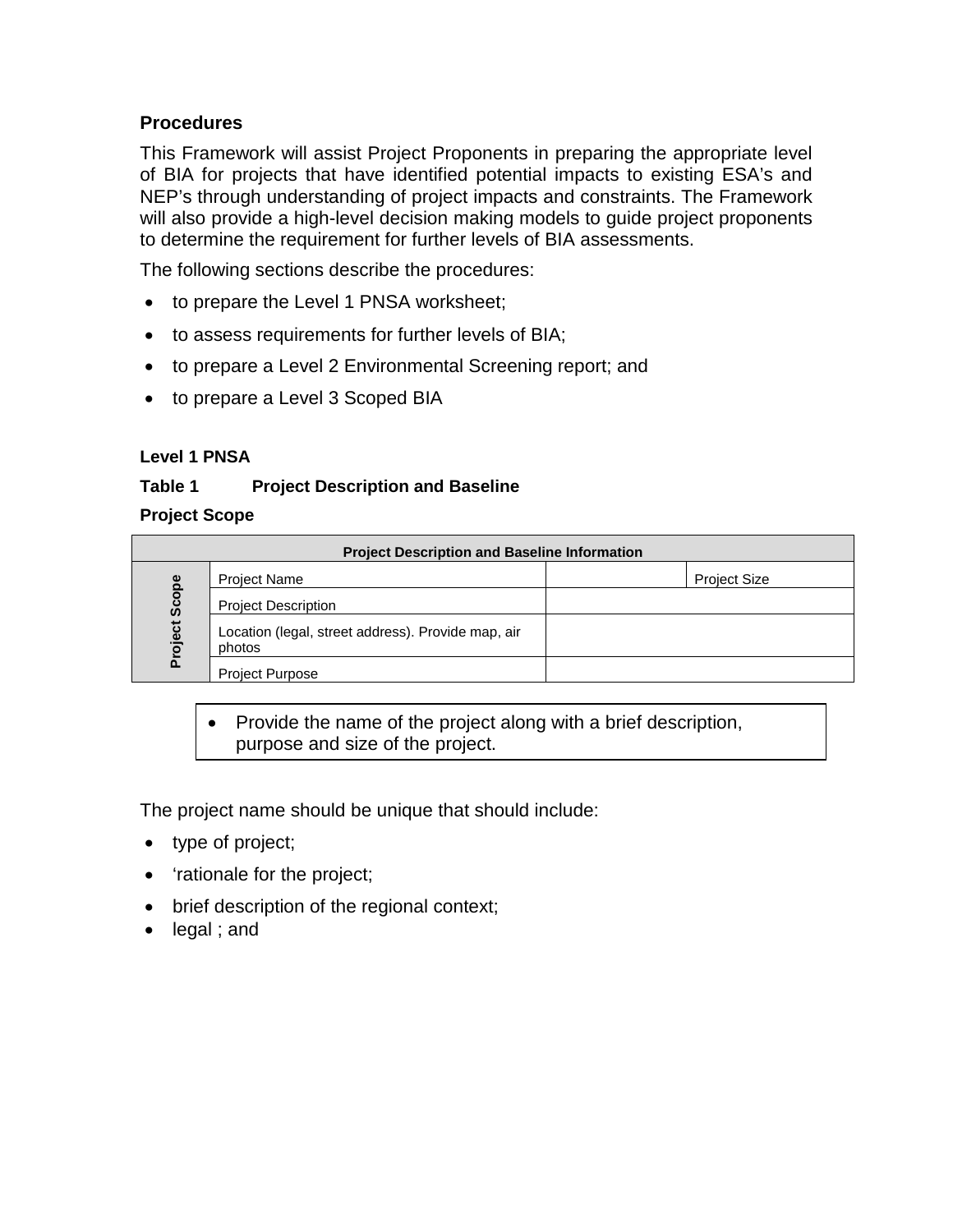### **Project Administration**

|                               | Proposed<br><b>Construction Date</b> | <b>Estimated Completion Date</b> |                          |                          |                   |
|-------------------------------|--------------------------------------|----------------------------------|--------------------------|--------------------------|-------------------|
|                               |                                      |                                  | <b>PNSA Date</b>         |                          | PNSA Performed By |
|                               |                                      |                                  | <b>Internal Projects</b> |                          |                   |
| <b>Project Administration</b> | Project<br>Manager/Engineer          |                                  |                          |                          |                   |
|                               | Division/Business<br>Unit            |                                  |                          |                          |                   |
|                               | Estimated project \$                 |                                  |                          | <b>Project Funded By</b> |                   |

- Provide the proposed project construction date and the estimated project completion date.
- Provide the date when the PNSA is performed and the information of who performed the PNSA.

**For Internal Projects**, provide the name of the project manager and the Business Unit/Department sponsoring the project. Provide the estimated project value and funding information.

### **Project Biophysical Information**

|                                        | Description of Biophysical Elements                                                                                                                  |                                               |
|----------------------------------------|------------------------------------------------------------------------------------------------------------------------------------------------------|-----------------------------------------------|
|                                        | Location Of Project in proximity to (in metres):<br><b>Environmentally Significant Area</b><br>٠                                                     | (Refer to ESA chart)                          |
|                                        | Patch of native vegetation<br>$\circ$                                                                                                                |                                               |
|                                        | Waterbody<br>$\circ$                                                                                                                                 | (Refer to Waterbody char t)                   |
| <b>Project Biophysical Information</b> | Wetland<br>$\Omega$                                                                                                                                  | (Refer to Wetland chart)                      |
|                                        | Spatially continuous wildlife<br>$\circ$<br>corridor                                                                                                 |                                               |
|                                        | Unique landscape feature<br>$\circ$                                                                                                                  |                                               |
|                                        | Known contaminated site                                                                                                                              | (Refer to Contaminated Site chart)            |
|                                        | Presence of listed species at risk or species of<br>special status (plant and/or wildlife) or habitat<br>located within the project area (ANHIC/EC). | (Refer to Rare Species/Species At Risk chart) |

- Provide the description of the biophysical elements found within the project site.
- Provide the distances of the project to the list of indicator categories.
- Provide any information of potential presence of rare species.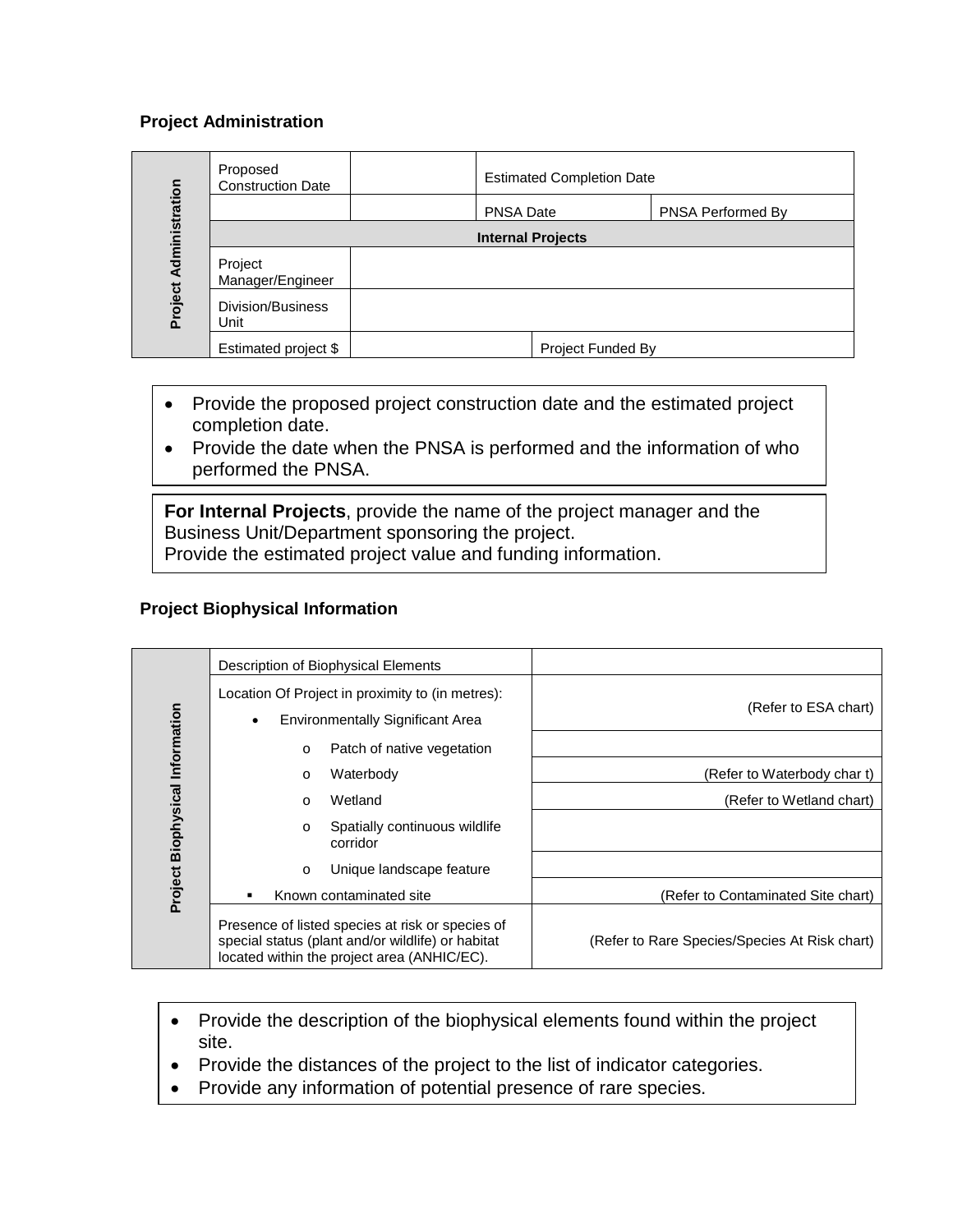The description of the biophysical elements should provide sufficient baseline information for environmental setting/context as well as to evaluate the need for further levels of BIA assessments. The information should include at a minimum the following:

- Physical landscape assessment topography, soil and geology;
- Hydrology presence of wetlands and waterbodies such as drainage corridors, streams, creeks, and rivers;
- Habitat types;
- Landscape Ecology assessment wildlife corridors, habitat connections, and unique features;
- ANHIC, FWMIS, database research results on the potential presence of listed species at risk, species of special status or rare communities.

The distance to the biophysical indicator categories listed should be given in meters. The measurement should be taken from the actual project activity location to the edge of the biophysical element. The distance threshold of 50 meters is employed for decision-making purposes in deciding for further levels of BIA assessments.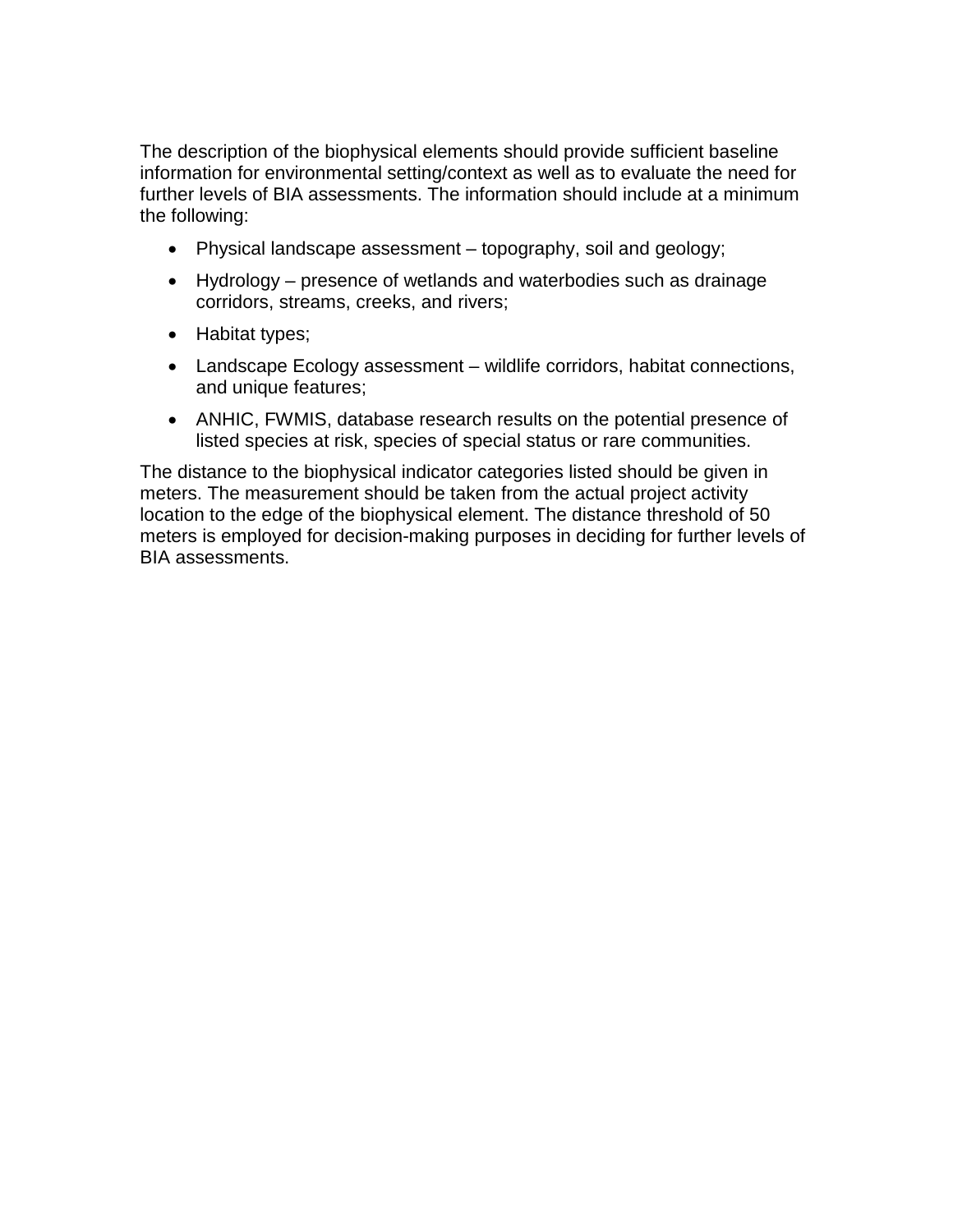### **Table 2 Potential Biophysical Impacts**

|                                                                         | <b>Potential Biophysical Impacts</b> |                                                               |                                               |                                       |                                              |  |
|-------------------------------------------------------------------------|--------------------------------------|---------------------------------------------------------------|-----------------------------------------------|---------------------------------------|----------------------------------------------|--|
| <b>Environmental</b><br><b>Elements</b>                                 | Project<br>Interaction?<br>Y/N/U     | Description of<br><b>Interaction</b><br>(How, When,<br>Where) | Significance<br>Rating<br>High / Med /<br>Low | Type of<br><b>Potential</b><br>Impact | <b>Potential</b><br><b>Adverse</b><br>Impact |  |
| Topography                                                              |                                      |                                                               |                                               |                                       |                                              |  |
| Hydrogeology                                                            |                                      |                                                               |                                               |                                       |                                              |  |
| <b>Aquatic Resources</b>                                                |                                      |                                                               |                                               |                                       |                                              |  |
| Geology /<br>Geomorphology                                              |                                      |                                                               |                                               |                                       |                                              |  |
| Soils and terrain                                                       |                                      |                                                               |                                               |                                       |                                              |  |
| Vegetation                                                              |                                      |                                                               |                                               |                                       |                                              |  |
| <b>Wildlife and wildlife</b><br>habitat                                 |                                      |                                                               |                                               |                                       |                                              |  |
| <b>Fish and fish habitat</b>                                            |                                      |                                                               |                                               |                                       |                                              |  |
| <b>Species of Special</b><br>Status (provincial,<br>territorial, local) |                                      |                                                               |                                               |                                       |                                              |  |
| <b>Species at Risk</b><br>(federal - SARA)                              |                                      |                                                               |                                               |                                       |                                              |  |
| <b>Historical &amp;</b><br>Archaeological                               |                                      |                                                               |                                               |                                       |                                              |  |
| Land and resource<br>use                                                |                                      |                                                               |                                               |                                       |                                              |  |

• Provide the information of the potential impacts on the biophysical elements within the project area.

The purpose of the assessment is to ensure that decision-makers consider environmental impacts before deciding whether to proceed with new projects. Impact assessment is to draw conclusions, on balance, as to the likely impacts of the project in the context of existing conditions and the measures that are available to mitigate its likely impacts.

Project Interaction: Determine if there are any interactions or potential impacts to the listed environmental elements within the project area. Projects within 50 m of ESA, spatially continuous wildlife corridor, unique landscape or in a known contaminated site are considered to generate project interactions with the environmental elements.

Description of Interaction - How, When, Where: Provide a brief description of how, when and where the project will generate the project interactions.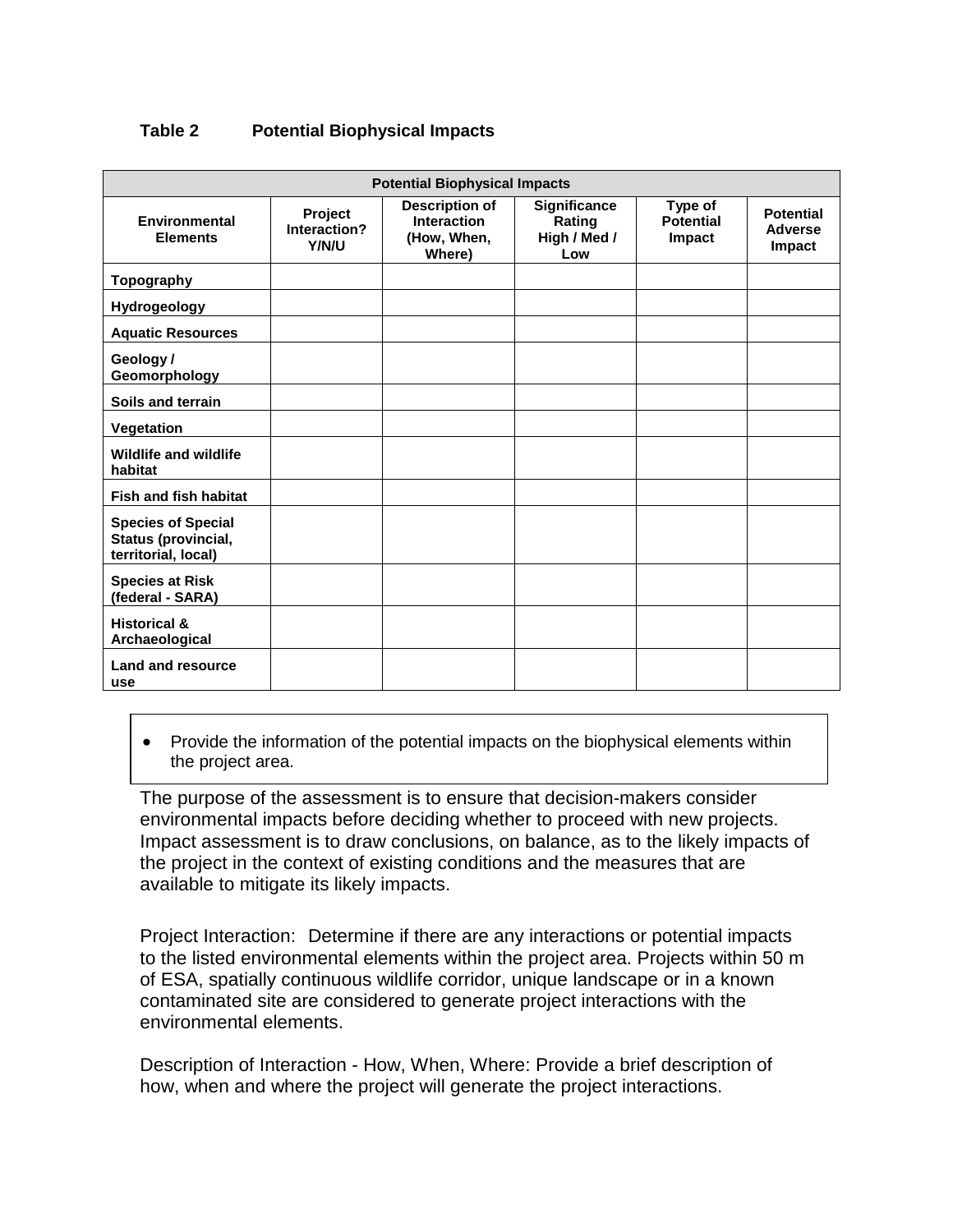Significance Rating – High, Medium, Low:

High: Project interactions with a high significance rating are considered to result in severe alteration to the environmental elements such as recontour of an escarpment, or open cut operation for deep utility installation through a ravine or wetland, or loss of critical habitat for species at risk wildlife.

Medium: Project interactions with a medium significance rating are considered to result in moderate impacts to the environmental elements such as removal of a small portion of vegetation within a large ESA designated land.

Low: Project interactions with a low significance rating are considered to result in minimal or negligible impacts to the environmental elements such as Regional Pathway construction within Municipal Reserve lands 50 m away from an ESA land

Type of Potential Impact: Description of the impacts proposed for the project such as soil loss, vegetation loss, wetland loss, etc.

Potential Adverse Impact: Provide a Yes/No to indicate the residual nature of the impact those that potentially result in permanent alteration to the environmental elements.

|  | Table 3 | <b>Further Biophysical Impact Assessment Requirements Matrix</b> |  |  |  |
|--|---------|------------------------------------------------------------------|--|--|--|
|--|---------|------------------------------------------------------------------|--|--|--|

| No further<br><b>Biophysical</b><br>impact<br><b>Assessments</b><br><b>Required</b> | Yes/No                                | <b>Level 2 Required</b><br>(Environmental Screening) | Yes/No | <b>Level 3 Required</b><br>(Scope BIA) | Yes/No    |
|-------------------------------------------------------------------------------------|---------------------------------------|------------------------------------------------------|--------|----------------------------------------|-----------|
| Wetland<br><b>Functional</b><br><b>Assessment</b><br><b>Required</b>                | <b>Yes</b><br><b>Level 3 Required</b> |                                                      |        |                                        | <b>No</b> |

• Provide Yes/No answers for each category

No further Environmental Review Required: The PNSA prepared for the project concluded that there are no potential impacts affecting all environmental elements within the ESA, spatially continuous wildlife corridor, and unique landscape or the land is considered to be greenfields, therefore not requiring further environmental assessments.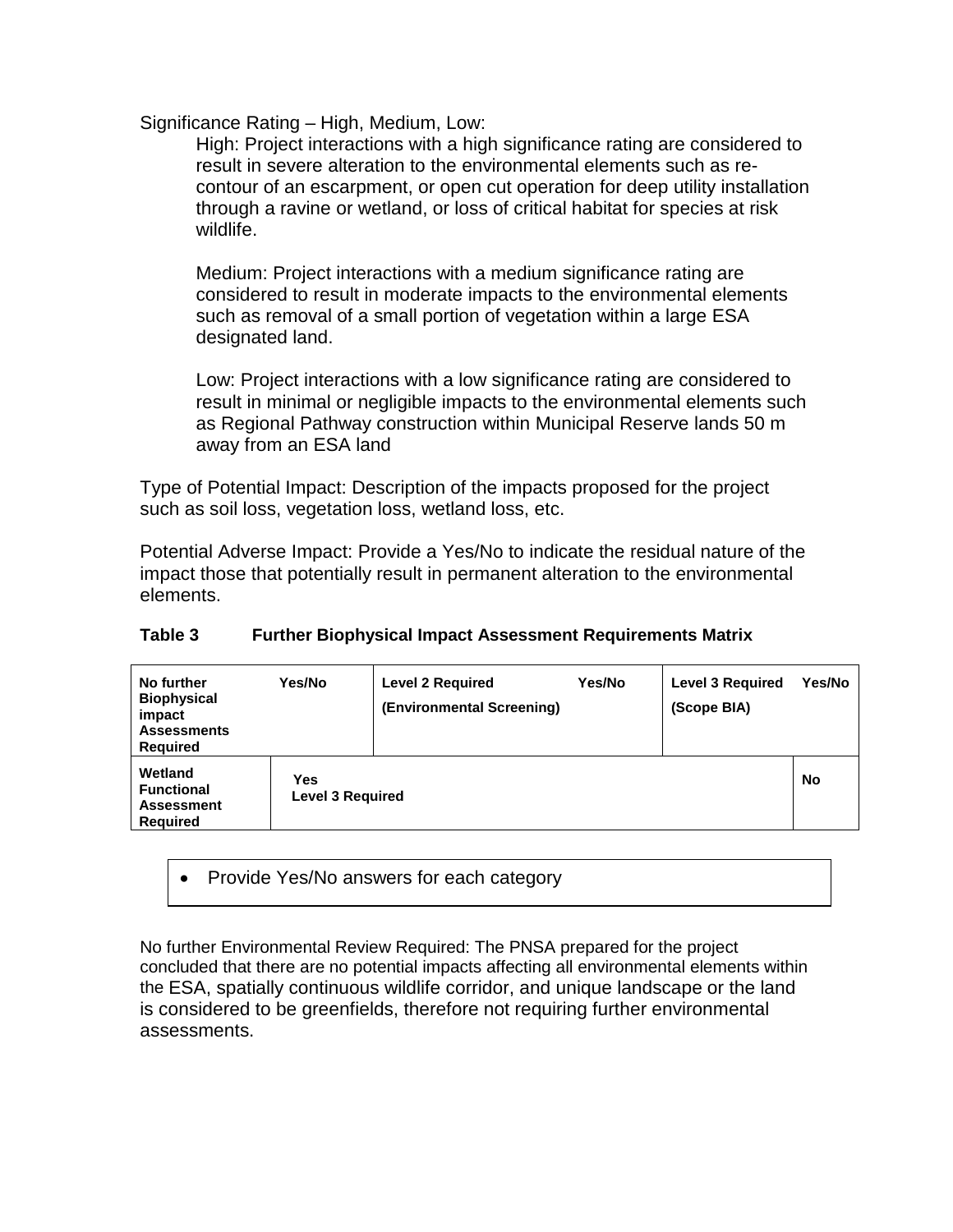### **Table 3. Preliminary Natural Site Assessment**

|                                        |                                                                                                                                                      | <b>Project Description and Baseline Information</b> |                                  |                               |
|----------------------------------------|------------------------------------------------------------------------------------------------------------------------------------------------------|-----------------------------------------------------|----------------------------------|-------------------------------|
|                                        | <b>Project Name</b>                                                                                                                                  |                                                     | <b>Project Size</b>              |                               |
|                                        | <b>Project Description</b>                                                                                                                           |                                                     |                                  |                               |
| Project Scope                          | Location (legal, street address). Provide map, air<br>photos                                                                                         |                                                     |                                  |                               |
|                                        | Project Purpose                                                                                                                                      |                                                     |                                  |                               |
| <b>Proposed Construction Date</b>      |                                                                                                                                                      |                                                     | <b>Estimated Completion Date</b> |                               |
|                                        |                                                                                                                                                      |                                                     | PNSA Date                        | PNSA Performed By             |
| Administration<br>Project              |                                                                                                                                                      | <b>Internal Projects</b>                            |                                  |                               |
|                                        | Project Manager/Engineer                                                                                                                             |                                                     |                                  |                               |
|                                        | Division/Business Unit                                                                                                                               |                                                     |                                  |                               |
|                                        | Estimated project                                                                                                                                    |                                                     | Project Funded By                |                               |
|                                        | Description of Biophysical Elements                                                                                                                  |                                                     |                                  |                               |
| <b>Project Biophysical Information</b> | Location Of Project in proximity to (in metres):                                                                                                     |                                                     |                                  | (Refer to ESA chart)          |
|                                        | Environmentally Significant Area<br>$\bullet$                                                                                                        |                                                     |                                  |                               |
|                                        | Patch of native vegetation<br>$\circ$                                                                                                                |                                                     |                                  |                               |
|                                        | <b>Streams</b><br>$\circ$                                                                                                                            |                                                     |                                  | (Refer to Waterbody char t)   |
|                                        | Wetland<br>$\circ$                                                                                                                                   | (Refer to Wetland chart)                            |                                  |                               |
|                                        | Spatially continuous wildlife corridor                                                                                                               |                                                     |                                  |                               |
|                                        | Unique landscape feature                                                                                                                             |                                                     |                                  |                               |
|                                        | Known contaminated site                                                                                                                              | (Refer to Contaminated Site chart)                  |                                  |                               |
|                                        | Presence of listed species at risk or species of<br>special status (plant and/or wildlife) or habitat<br>located within the project area (ANHIC/EC). | (Refer to Rare Species/Species At Risk chart)       |                                  |                               |
| Regulatory<br>Information              | Has the proponent consulted with relevant<br>municipal, provincial and federal departments/<br>agencies? Are there issues of concern? (explain)      |                                                     |                                  | (If Yes, Scoped BIA required) |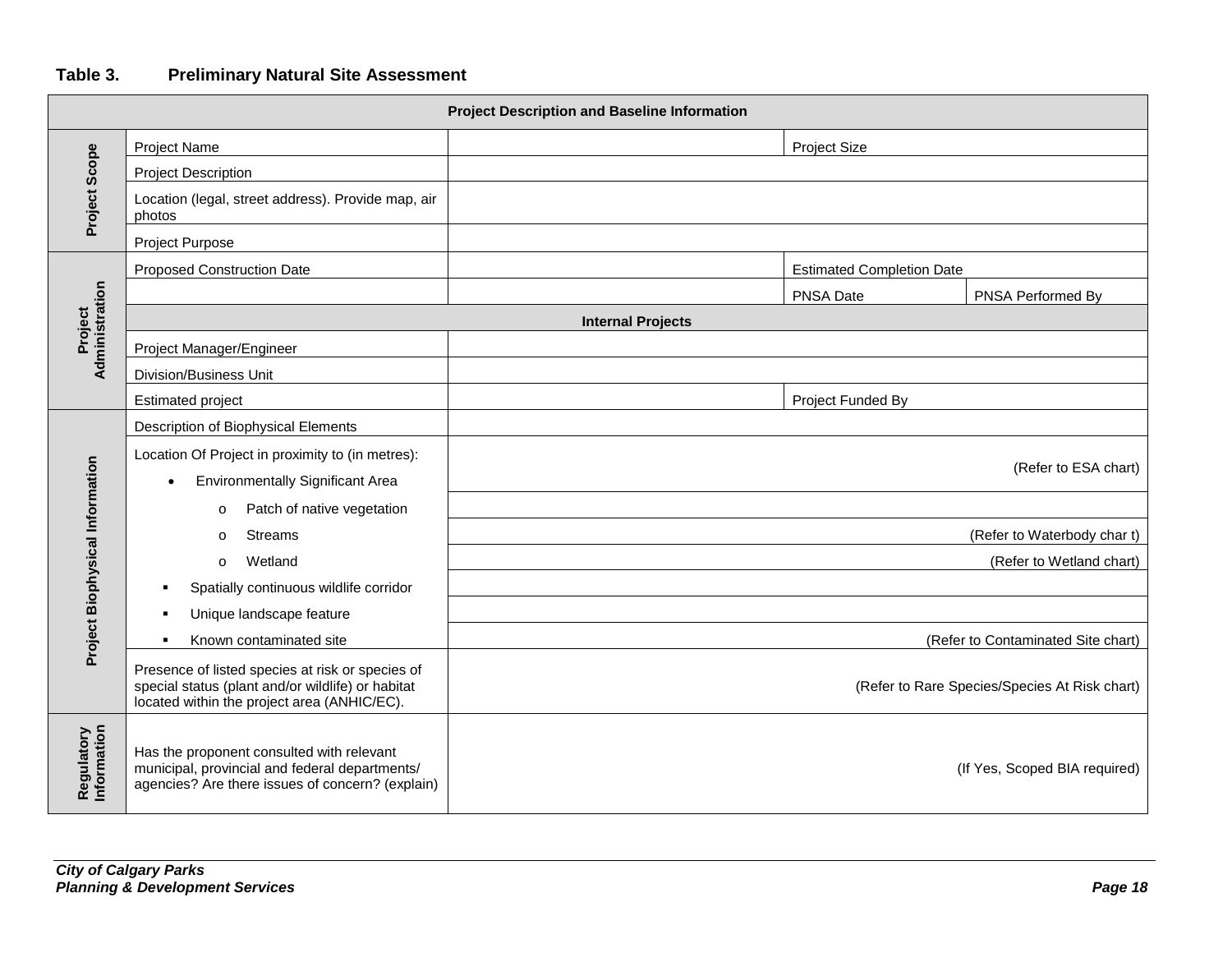| <b>Potential Biophysical Impacts</b>                                    |                                  |                                                         |                                               |                                    |                                               |
|-------------------------------------------------------------------------|----------------------------------|---------------------------------------------------------|-----------------------------------------------|------------------------------------|-----------------------------------------------|
| <b>Environmental</b><br><b>Element</b>                                  | Project<br>Interaction?<br>Y/N/U | <b>Description of Interaction</b><br>(How, When, Where) | Significance<br>Rating<br>High / Med /<br>Low | Type of<br><b>Potential Effect</b> | <b>Potential Adverse Environmental Effect</b> |
| <b>Topography</b>                                                       |                                  |                                                         |                                               |                                    |                                               |
| <b>Hydrogeology</b>                                                     |                                  |                                                         |                                               |                                    |                                               |
| <b>Aquatic Resources</b>                                                |                                  |                                                         |                                               |                                    |                                               |
| Geology /<br>Geomorphology                                              |                                  |                                                         |                                               |                                    |                                               |
| Soils and terrain                                                       |                                  |                                                         |                                               |                                    |                                               |
| Vegetation                                                              |                                  |                                                         |                                               |                                    |                                               |
| <b>Wildlife and wildlife</b><br>habitat                                 |                                  |                                                         |                                               |                                    |                                               |
| Fish and fish habitat                                                   |                                  |                                                         |                                               |                                    |                                               |
| <b>Species of Special</b><br>Status (provincial,<br>territorial, local) |                                  |                                                         |                                               |                                    |                                               |
| <b>Species at Risk</b><br>(federal - SARA)                              |                                  |                                                         |                                               |                                    |                                               |
| <b>Historical &amp;</b><br>Archaeological                               |                                  |                                                         |                                               |                                    |                                               |
| <b>Land and resource</b><br>use                                         |                                  |                                                         |                                               |                                    |                                               |

## **Further Biophysical Impact Assessment Requirements Matrix**

| No further Biophysical<br><b>impact Assessments</b><br><b>Required</b> | Yes/No<br>Yes/No<br><b>Level 2 Required</b><br>(Environmental Screening) |  | <b>Level 3 Required</b><br>(Scope BIA) | Yes/No |    |
|------------------------------------------------------------------------|--------------------------------------------------------------------------|--|----------------------------------------|--------|----|
| <b>Wetland Functional</b><br><b>Assessment Required</b>                | Yes<br><b>Level 3 Reauired</b>                                           |  |                                        |        | No |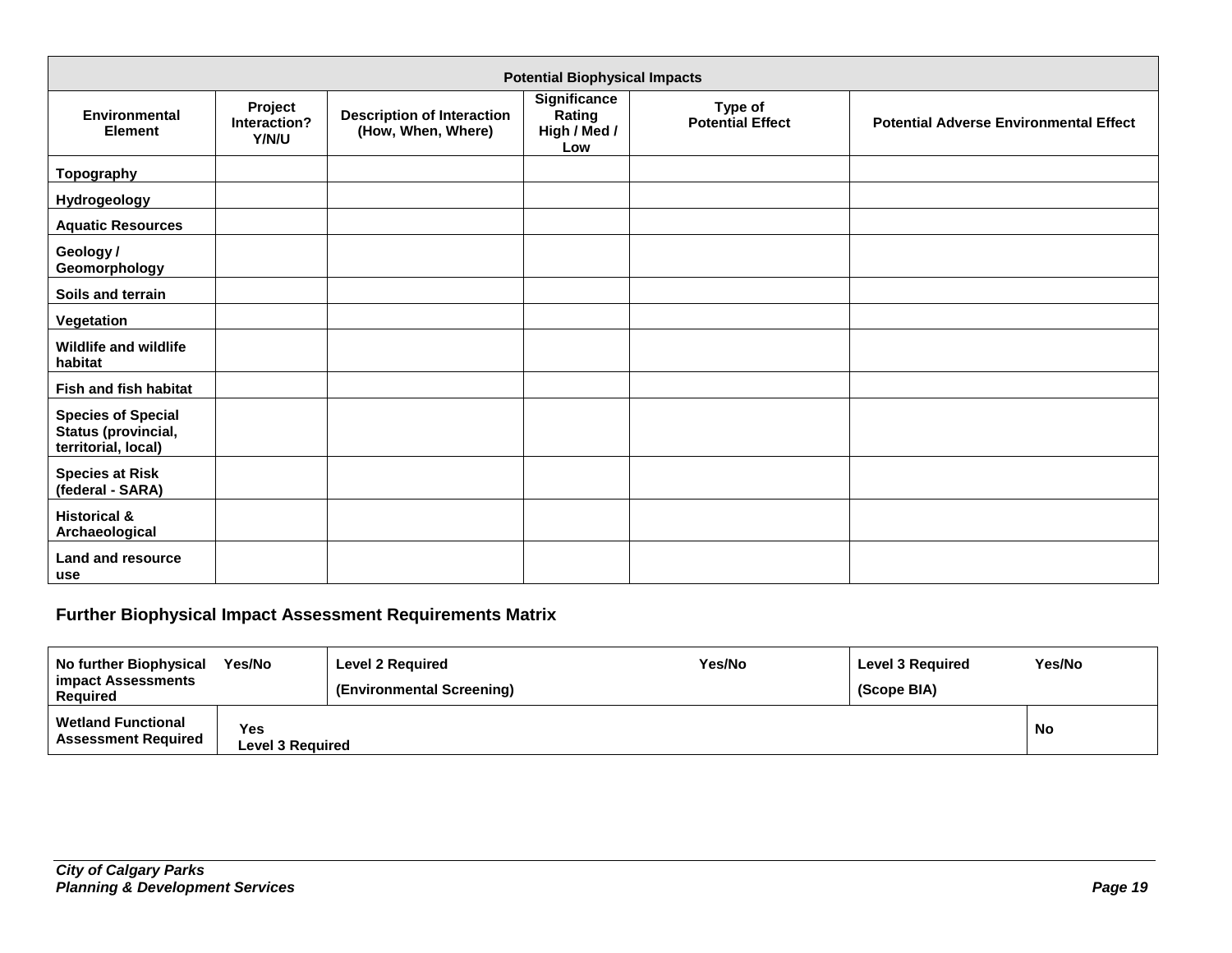### **EXECUTIVE SUMMARY**

#### **1. INTRODUCTION**

- **Project Overview**
- **Regulatory Information Requirements**
- Environmental Assessment Scope
- Related Documents and Plans

### **2. PROJECT DESCRIPTION**

- Project Need
- **Project Setting / Site Description (location,** surrounding land use, etc.)
- Scope of Work (design considerations, extent of alteration/construction, duration or work)
- Alternatives (concept/design alternatives and location)
	- Review of Project Alternatives
	- **Impact Assessment of Project Alternatives**
	- Evaluation of the Recommended Alternative with the Least Environmental Impacts

### **4. EXISTING ENVIRONMENT**

- **General Description**
- **Biophysical Inventory: vegetation; wildlife and** wildlife habitat; aquatic resources; fish and fish habitat; geology/geomorphology; soils and terrain; hydrogeology
- Heritage resources; land use; traditional land and resource use; visual resources

#### **5. IMPACT ASSESSMENT METHODS**

- Approach to the Assessment
- Scoping the Assessment
- **Spatial and Temporal Extents**
- Assessment of Effects
- **Determining Significance of Effects**

#### **6. MITIGATION MEASURES**

- Accepted methods Avoidance and/or Best Management Practices
- Recommended Mitigation Measures

### **8. ENVIRONMENTAL MONITORING AND FOLLOW-UP**

- Environmental Monitoring (monitoring during construction, routine operations monitoring)
- Follow-up Programs preparation of Restoration Plans

#### **9. ENVIRONMENTAL PROTECTION PLAN**

**ECO Plan may be required if ESA is impacted by the** project

#### **10. CONCLUSION AND RECOMMENDATIONS**

- **Summary of Significant Environmental Impacts,** Recommended Project Alternatives and Recommended Mitigation Measures
- **Summary of Outstanding Issues and Concerns**

#### **APPENDECIS**

- **Preliminary Natural Site Assessment**
- Technical Data (i.e., fish, vegetation sampling data)
- Restoration Plan
- **Erosion and Sediment Control Plan**
- Photographs, Maps, Illustrations
- **Historical Resources Impact Assessment**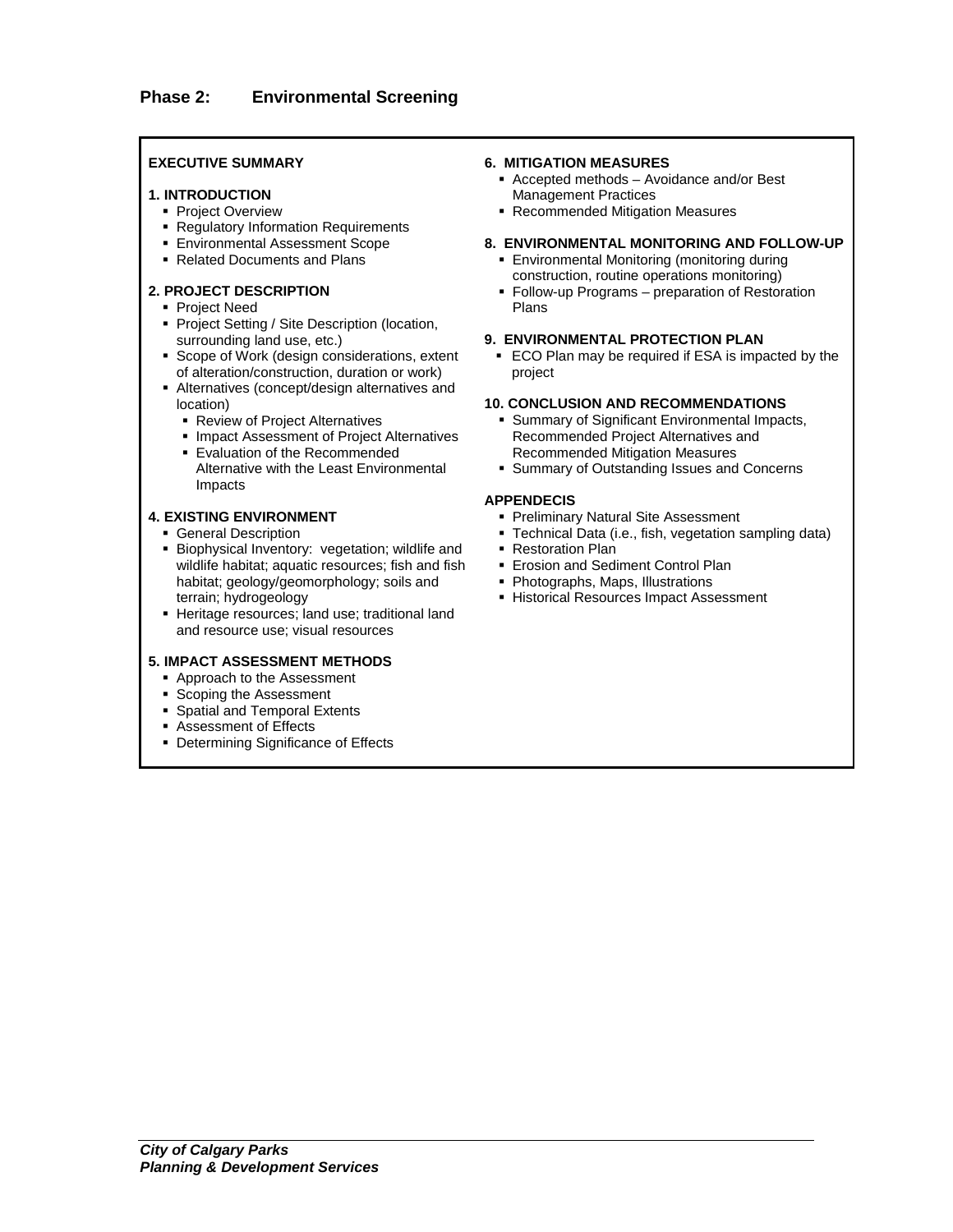### **EXECUTIVE SUMMARY**

### **1. INTRODUCTION**

- Project Overview
- Environmental and Land Use Overview
- **Regulatory Information Requirements**
- Environmental Assessment Scope
- Related Documents and Plans

### **2. PROJECT DESCRIPTION**

- Project Need
- **Project Setting / Site Description (location,** surrounding land use, etc.)
- Scope of Work (design considerations, extent of alteration/construction, duration or work)
- **Environmental Constraints**
- Alternatives (concept/design alternatives and location)

### **3. REGULATORY APPROVALS**

**Federal and Provincial Regulatory Approvals** 

### **4. EXISTING ENVIRONMENT**

- **General Description**
- **Biophysical Inventory: vegetation; wildlife and** wildlife habitat; aquatic resources; fish and fish habitat; geology/geomorphology; soils and terrain; hydrogeology
- **Heritage resources; land use; traditional land** and resource use; visual resources

#### **5. CONSTRUCTION AND ENGINEERING**

- General Description (including methods of construction, duration)
- Options Alternatives (concept/design alternatives and location)
	- o Review Project Alternatives
	- o Impact Assessment of Project Alternatives
	- o Evaluation of the Recommended Alternatives with the Least Environmental Impacts
- **Proposed Construction Components and** Techniques (including site preparation, access, lighting)
- Proposed Scheduling (including timing, phasing)

### **6. ASSESSMENT METHODS**

- Approach to the Assessment
- Scoping the Assessment
- Spatial and Temporal Extents
- Assessment of Effects
- **Determining Significance of Effects**
- Cumulative Effects in relation to the lands within the Regional Context Study area
- **Follow-up and Monitoring**
- Environmental Protection Plan Development

### **7. MITIGATION MEASURES**

- Accepted methods Avoidance, Minimization, Compensation and/or Best Management **Practices**
- Recommended Mitigation Measures Based on site-specific requirements
	- o Wetlands No Net Loss of Wetland Function
	- o Conservation Design
	- o Slope Adaptive Designs
- **Monitoring of Mitigation Measures**
- **8. ENVIRONMENTAL MONITORING AND FOLLOW UP**
	- **Environmental Monitoring (monitoring during** construction, routine operations monitoring)
	- Follow-up Programs
- **9. ENVIRONMENTAL PROTECTION PLAN AND ECO PLAN**
	- Summary of the plan to demonstrate the minimization of project impacts
	- **Tree Protection Plan for Natural Environment** Parks and ESAs
	- **ECO Plan may be required the project is within** 50 m of and within the ESA

### **10. CONCLUSION AND RECOMMENDATIONS**

- **Summary of Significant Environmental Effects** and Recommended Mitigation Measures
- **Summary of Outstanding Issues and Concerns**

#### **APPENDIX**

- **Technical Data (i.e., flora and fauna sampling** data)
- Wetland Delineation and Classification Report
- **Restoration Plan**
- Photographs, Maps, Illustrations
- Historical Resources Impact Assessment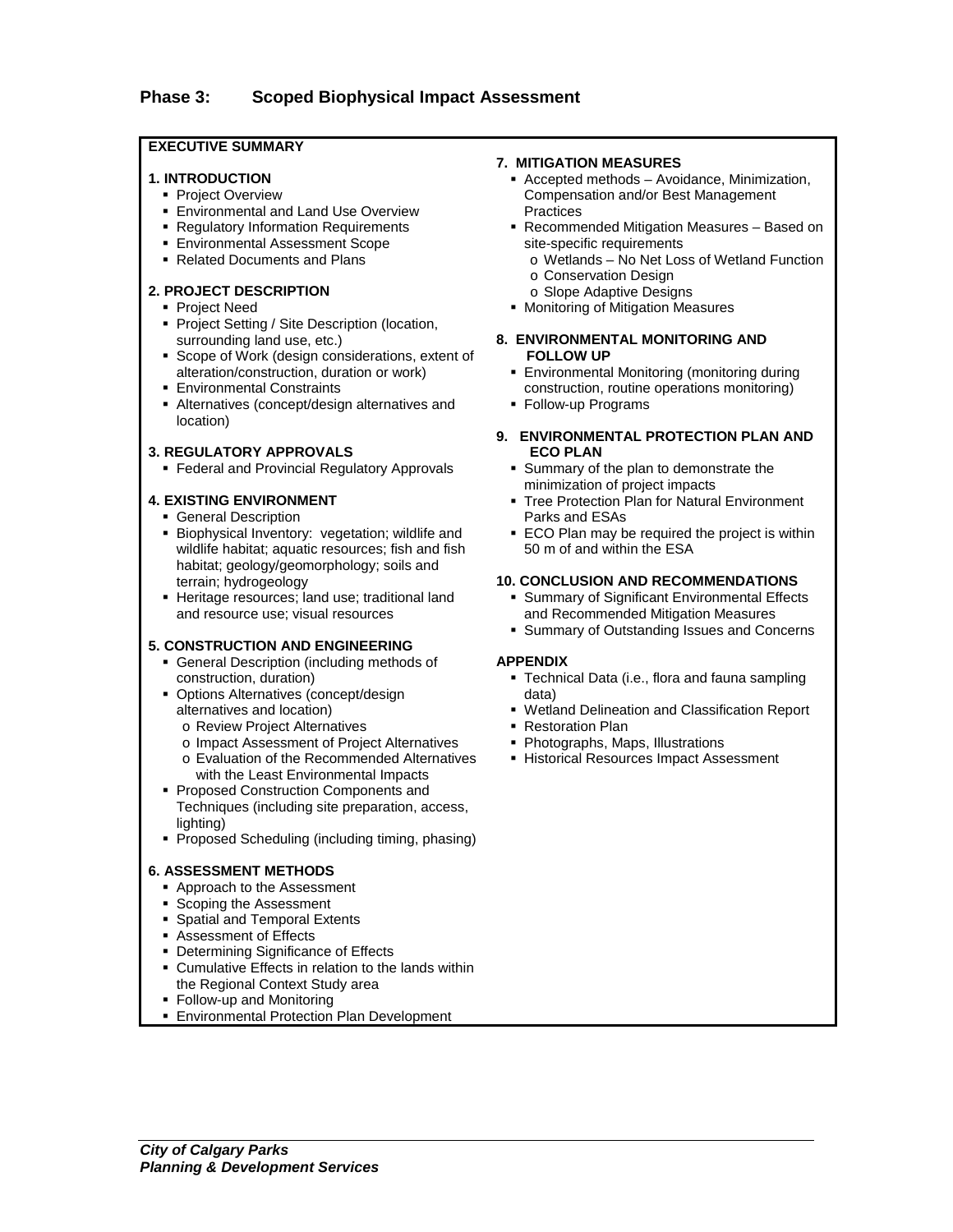# **GLOSSARY OF TERMS**

## **Aquatic Resources**

The aquatic resources component of the overview consisted of conducting a desktop study as well as a field survey to identify waterbodies and potential aquatic resources concerns. The resources are divided in two parts: 1. Surface Hydrology 2. Fish and fish habitat.

**Cumulative Effects Assessment**: A description of potential positive and negative environmental, social, economic and cultural impacts of the proposed activity, including cumulative, regional, temporal and spatial considerations. The elements of the cumulative effect assessments include:

- **In Issues and Valued Ecosystem Components (VECs) identification, spatial Interation** and temporal scales as well as past, existing and proposed projects.
- **Impact characterization.**
- **Significance evaluation and determination**

**Calgary Wetland Conservation Plan:** A set of policies to ensure that there is No Net Loss of Calgary Wetlands. Refer for Calgary Wetland Conservation Plan for policies.

**Environmentally Significant Area (ESA):** A natural area site that has been inventoried prior to potential development and which, because of its features or characteristics, is significant from an environmental perspective to Calgary, and has the potential to remain viable in an urban environment. A site is listed as an Environmentally Significant Area on the basis of meeting one or all of the criteria as listed:

- 1. Quality of Biotic Community: Biotic communities of high quality with minimal disturbance and/or diversity for a specific habitat type.
- 2. Ecological Function: The area is important for the healthy maintenance of a natural system beyond its boundaries by maintaining biodiversity and/or acting as staging area or corridor for wildlife within the system.
- 3. Distinctive and/or Unusual Land Form: The area possesses a distinctive and/or unique land form (geologic and geographic).
- 4. Uniqueness: The habitat or ecosystem component has limited representation within the municipality; and/or the area provides representative habitat for wildlife of recognized importance.

**Geology/ Geomorphology:** A description of surficial and, if possible, subsurficial geological features at the site and its immediate environment; identified glacial land forms and stability issues should be included in the preliminary site report.

**Historical land and resource use:** Existing historical, interpretive, or recreational features; includes the potential for developing recreational, interpretive, or educational facilities at the site when completed**.**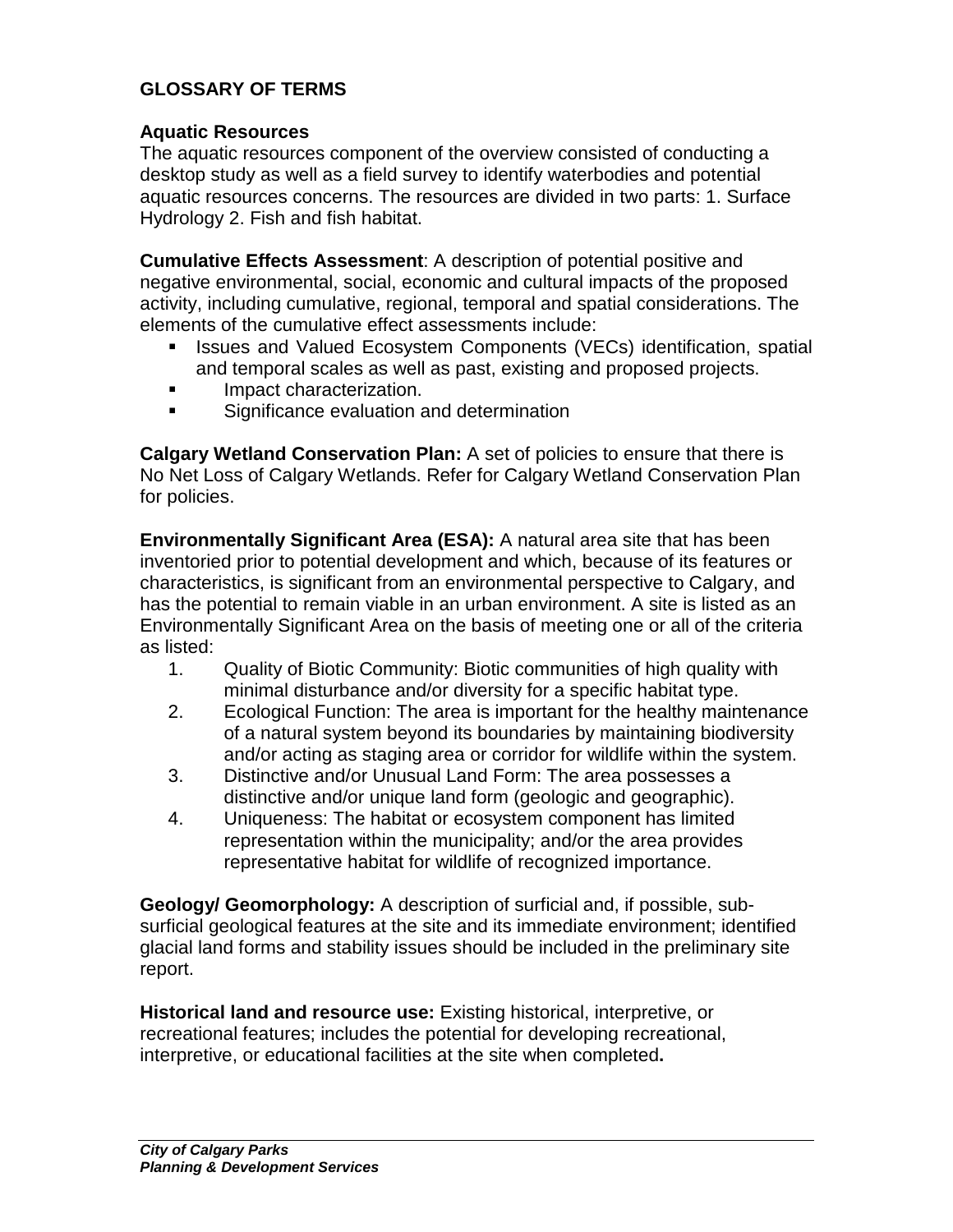**Hydrology:** Listing of all standing water features, water courses, or other natural hydrological sources, surficial drainage patterns, depth to water table, and other features.

**Natural Parkland Management Specialist:** City of Calgary Parks staff who provide technical expertise and support to Parks Planners in the context of Corporate Planning Approval Group. Responsible for the review and approval of BIA reports, restoration plan and wetland functional assessments submitted by project proponents ensuring that the proposed development is compliant with the requirements, guidelines and policies put in place by City of Calgary Approving Authority.

# **Rare species/Species at Risk Legislation and Regulations**

# **Canada Wildlife Act**

The act is administered by the Federal Minister of the Environment. It establishes statutes responsible for wildlife within Canada, all Provinces, and the Territories. The Act defines the powers, duties and functions of the Minister respect to all wildlife that is wild by nature and the habitat of any such animal, plant, or organism, including any waters on or flowing through the lands. The Act governs the management and protection of endangered wildlife and habitat. The Act stipulates that the Minister may take actions such measures as deemed necessary for the protection of any species of wildlife in danger of extinction, including the acquisition of lands for the purposes of research, conservation, and interpretation. Any wildlife or habitat categorized as endangered within the development area would be subject to the Canada Wildlife Act.

# **Species At Risk Act**

The act is administered by the Federal Minister of the Environment, the Minister of Fisheries and Oceans, and the Minister of Canadian Heritage. It was enacted to prevent the extirpation or extinction of species that are of special concern, endangered, or threatened. The Act legislate protection of these species and any existing critical habitats through agreements and permits, enforcement measures, and public registry. Stewardship action plans and recovery strategies are also outlined within the Act.

**Rare species/Species at Risk Strategy:** Mitigative measures for rare species/Species AtRisk communities within the project area. The measures may include but not limited to the following activities:

- Avoidance and realignment of pathways and structures
- Collection of seeds and/or cuttings, where appropriate, for future propagation and as a seed source
- Transplanting and augmenting existing populations within the City of Calgary where protection is guaranteed
- Collection and retention of viable specimens for future remediation projects

**Topography:** a physical description of existing land form, slope, aspect, and position within the landscape; in most cases this may require presentation of a survey.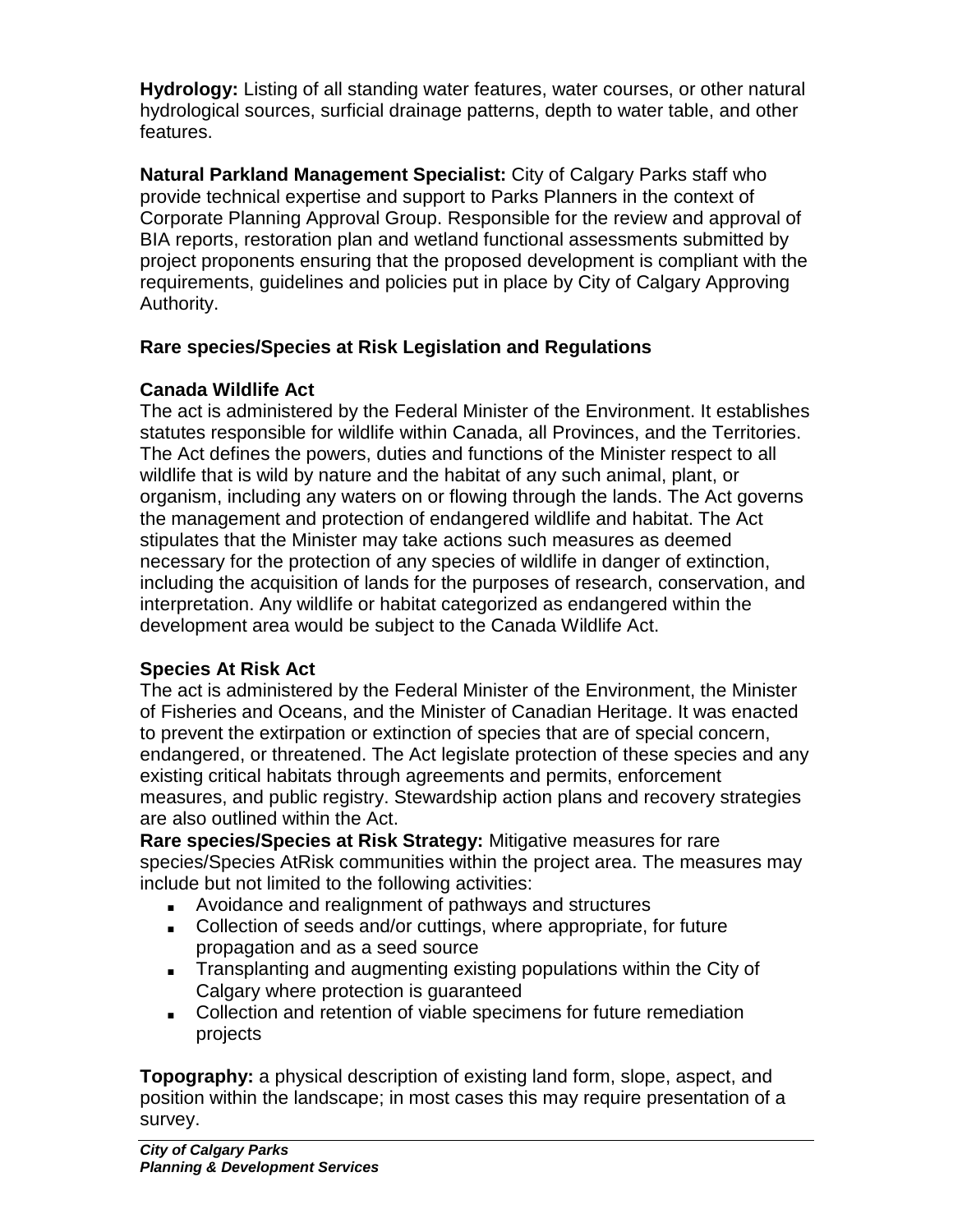# **Waterbody:**

Environmental Protection and Enhancement Act defines a waterbody/watercourse as

(i) the bed and shore of a river, stream, lake, creek, lagoon, swamp, marsh or other natural body of water, or

(ii) a canal, ditch, reservoir or other artificial surface feature made by humans, whether it contains or conveys water continuously or intermittently.

**Wetland Functional Assessment:** A component of the BIA requirement as part of any wetland mitigation where residual impacts requiring compensation. The assessment will be used as a means of evaluating the roles and benefits of the wetland on the basis of its ecological, hydrological and socio-economic functions. These functions will then provide a basis for determining appropriate mitigation.

## **Water Act**

The water Act, as administered by the Government of Alberta, identifies all water bodies within the Province of Alberta as Crown Property and defines regulations pertaining to rights, restrictions, and resource managements in relation to all water resources within provincial boundaries. The Act also addresses the disposition, diversion, or alteration of any waterbody within Alberta, which may or may not impact water flows, wetlands, and stream diversions which influence or interfere with water quantity and quality within the Province of Alberta require statutory authorization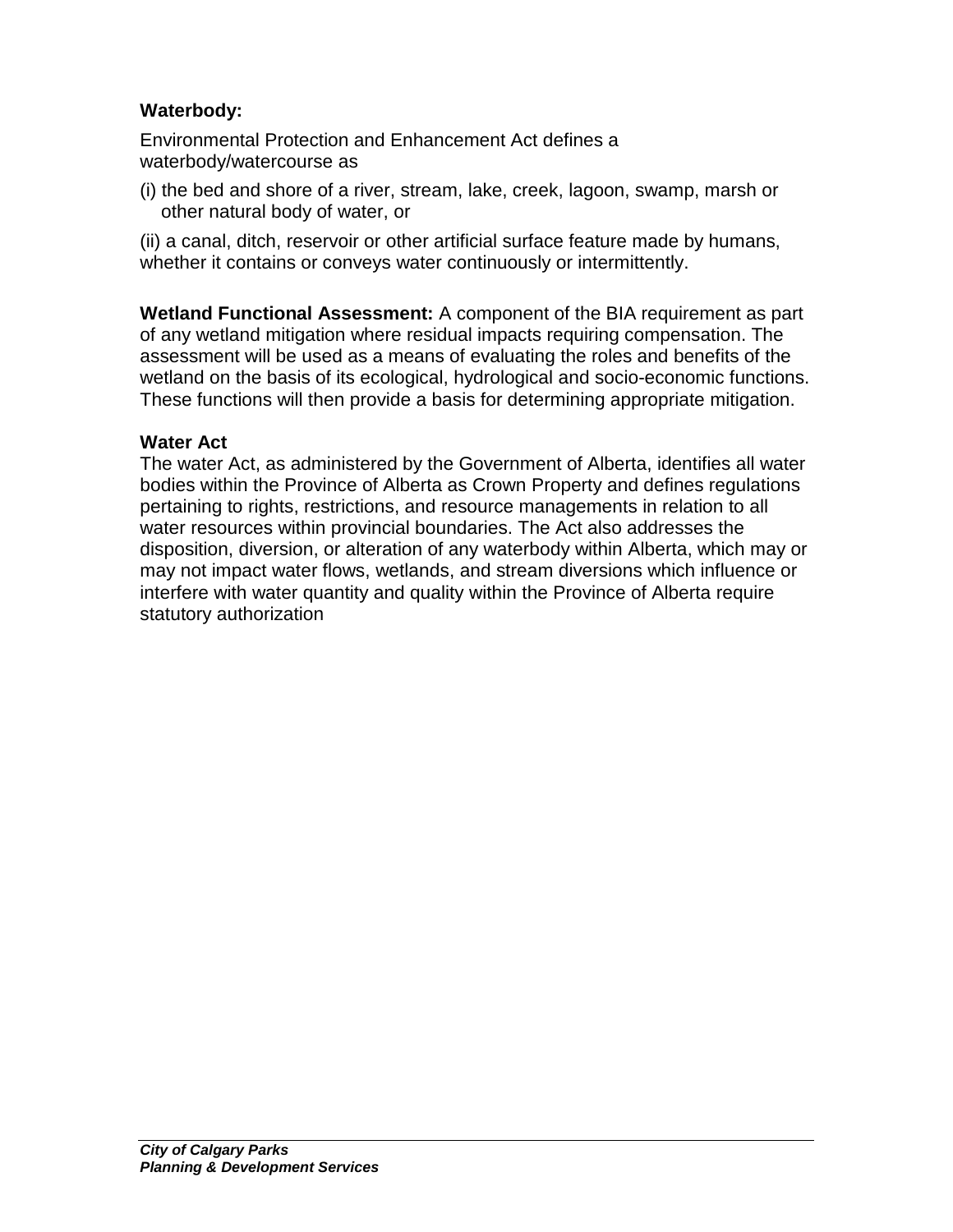# **APPENDIX 1**

**Decision-making flowcharts for further environmental assessments**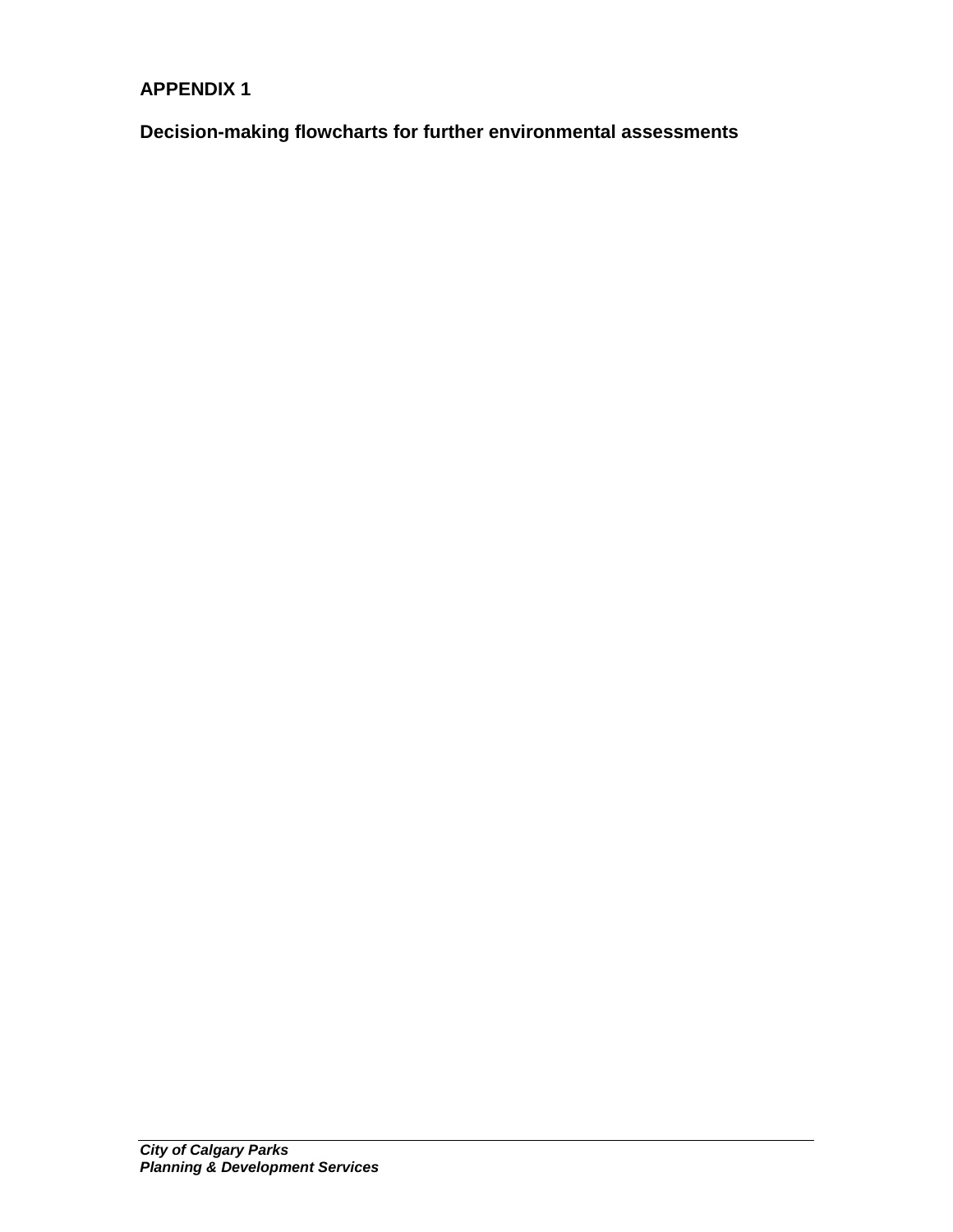## **Decision-making Flowcharts for Further Biophysical Impact Assessment Requirements**



**Flowchart 1** Decision-making tool to arrive at the required environmental assessment when considering ESAs

### **DEFINITION: Environmentally Significant Areas**

A natural area site that has been inventoried prior to potential development on the basis of meeting one or all of the criteria as listed: Quality of Biotic Community, Ecological Function, Distinctive and/or Unusual Land Form and Uniqueness. Because of its features or characteristics, these sites are considered as significant from an environmental perspective to Calgary, and have the potential to remain viable in an urban environment. They may include patches of native vegetation, streams, wetlands, spatially continuous wildlife corridors, and unique landscapes.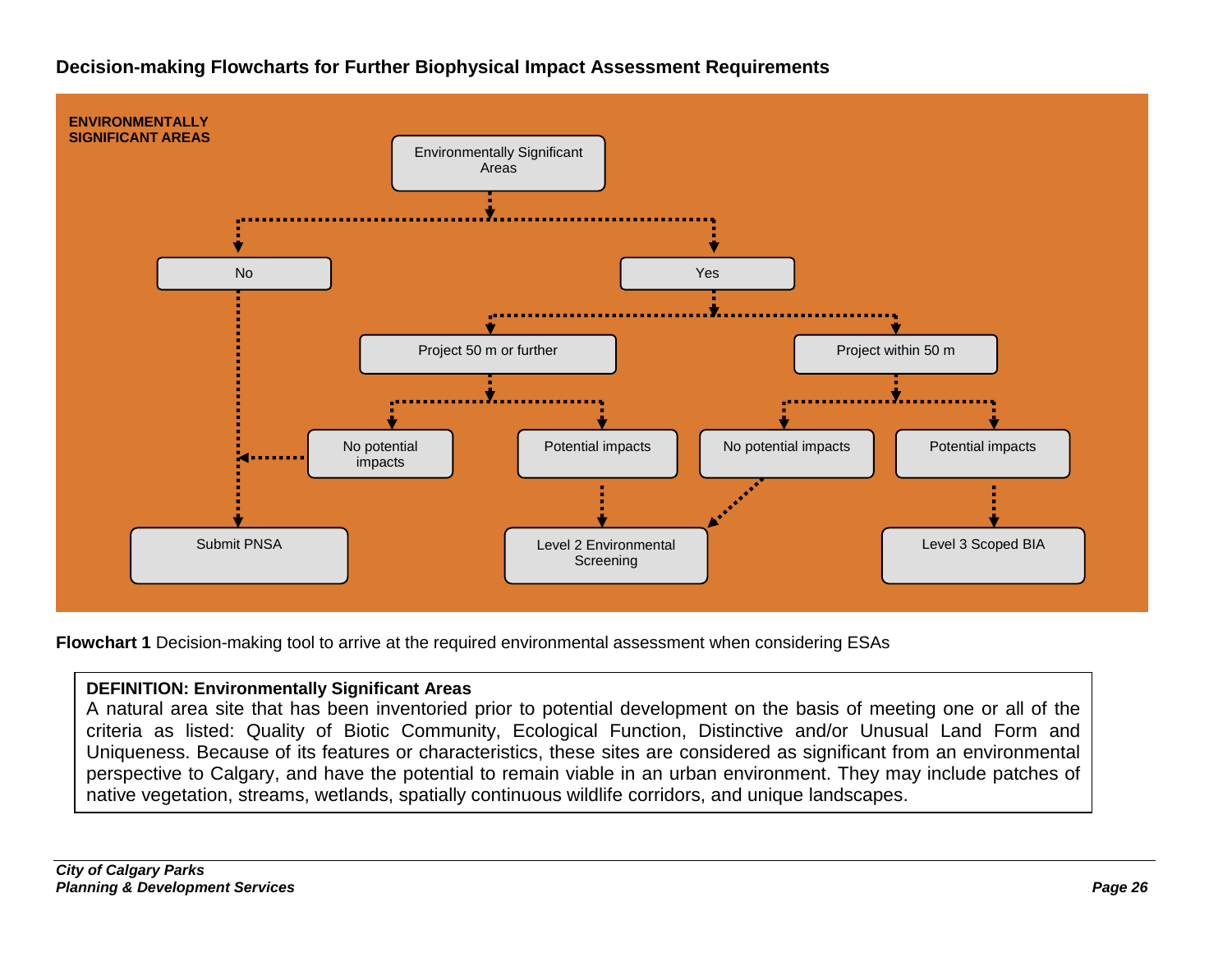

**Flowchart 2** Decision-making tool to arrive at the required environmental assessment when considering Streams

## **DEFINITION: Streams**

Alberta Environmental Protection and Enhancement Act defines a waterbody/watercourse as (i) the bed and shore of a river, stream, lake, creek, lagoon, swamp, marsh or other natural body of water, or (ii) a canal, ditch, reservoir or other artificial surface feature made by humans, whether it contains or conveys water continuously or intermittently;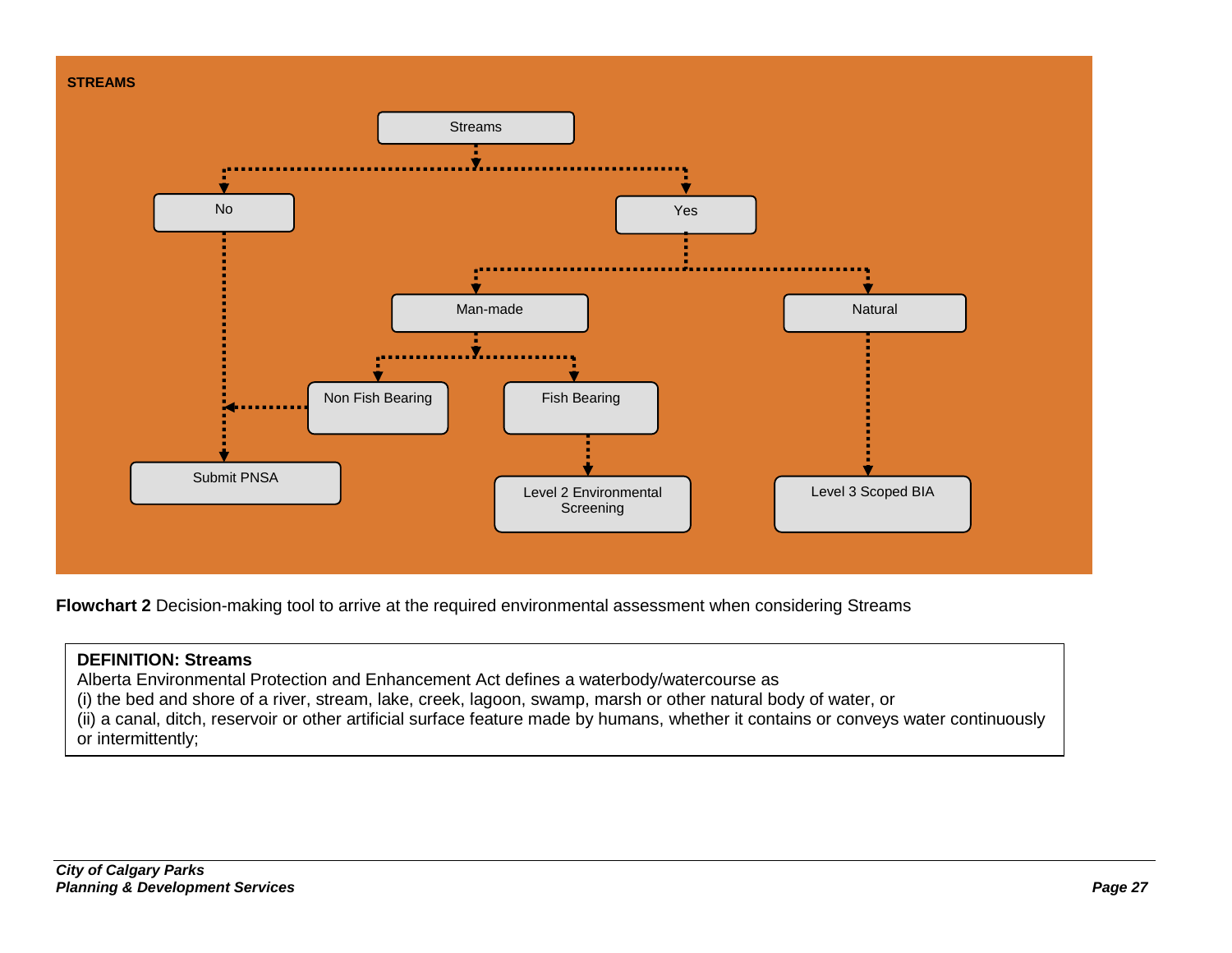

**Flowchart 3** Decision-making tool to arrive at the required environmental assessment when considering Wetlands

### **DEFINITION: Wetlands**

Wetlands in the City of Calgary are waterbodies that are naturally occurring or disturbed located within the Foothills Fescue and Foothills Parkland Natural Regions. They are saturated with water for a period of time promoting wetland or aquatic processes indicated by poorly drained soils, hydrophytic vegetation and a diversity of biological activity which are adapted to wet environments.

## **DEFINITION: Wetland Functional Assessment**

It is a component of the Scoped BIA that will be required to characterize wetland loss and presence of residual impacts as part of mitigation requiring compensation. The assessment will be used as a means of evaluating the roles and benefits of the wetland on the basis of its ecological, hydrological and socio-economic functions. These functions will then provide a basis for determining appropriate mitigation.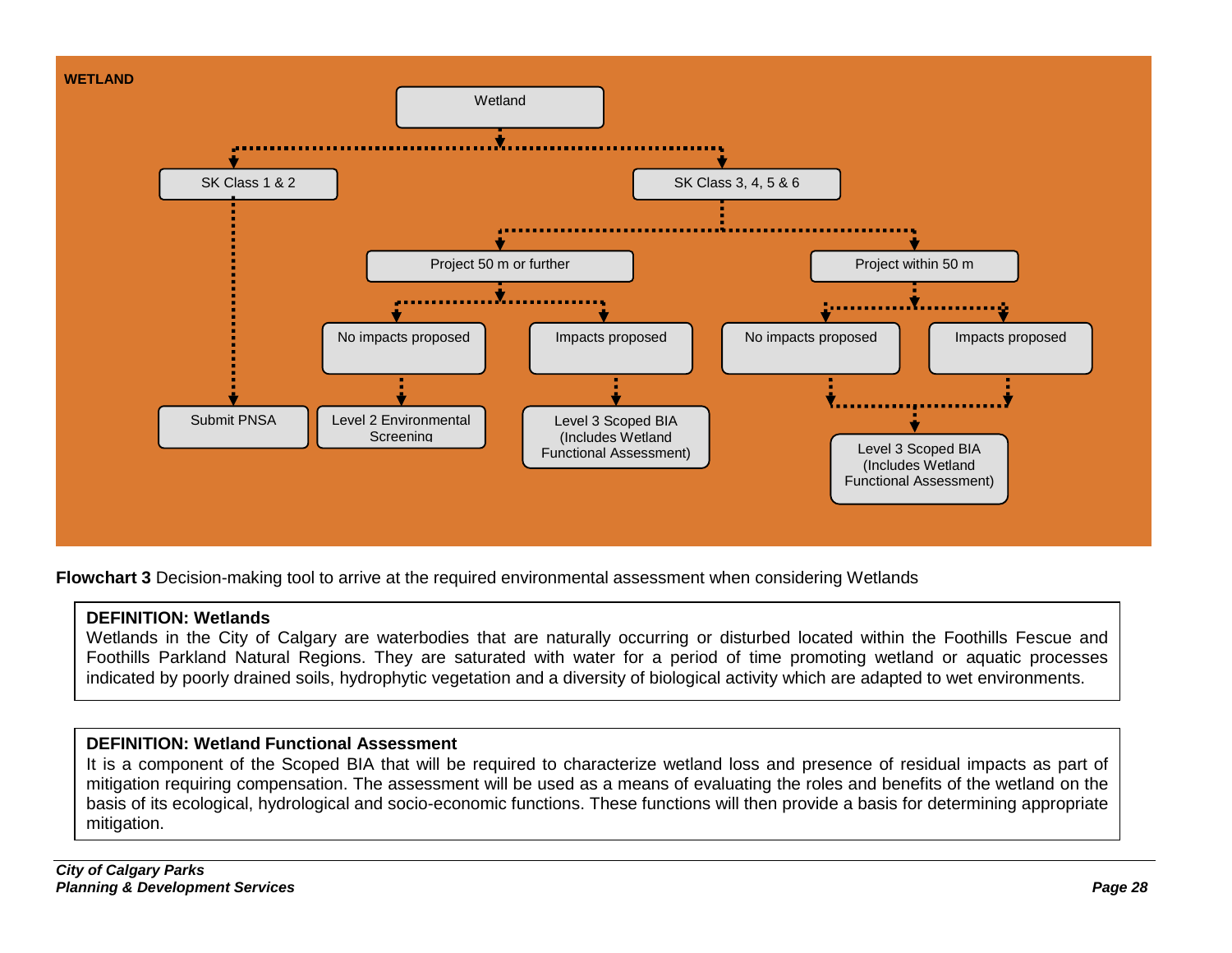

**Flowchart 4** Decision-making tool to arrive at the required environmental assessment when considering Known Contaminated Sites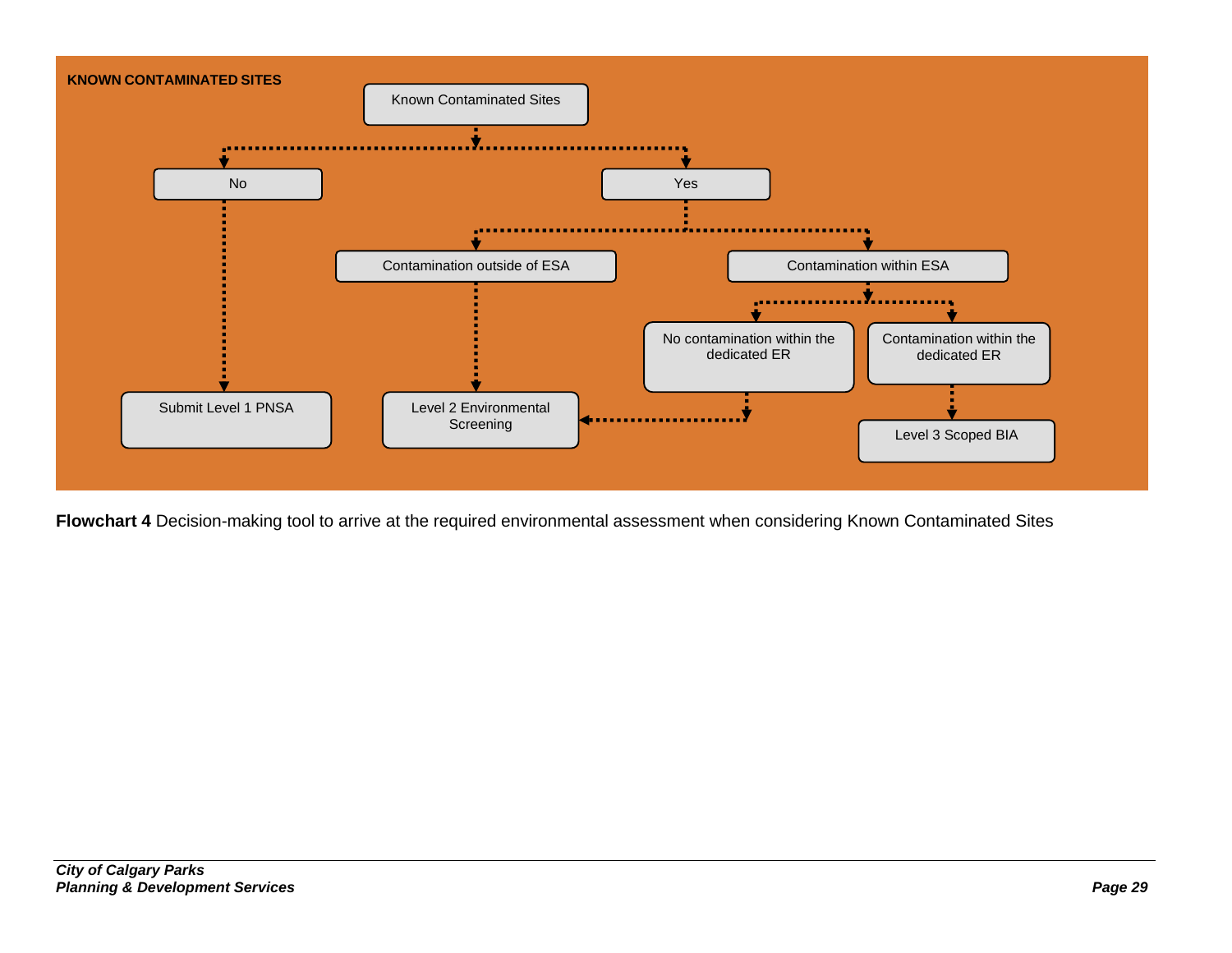

**Flowchart 5** Decision-making tool to arrive at the required environmental assessment when considering Rare Species / Species at Risk

### **DEFINITION: Wildlife Act Species at Risk**

**Endangered Species** A species that is facing imminent extirpation or extinction if limiting factors are not reversed. **Threatened Species** A species likely to become endangered if limiting factors are not reversed. **Species of Special Concern** A species with characteristics that make it particularly sensitive to human activities or natural events.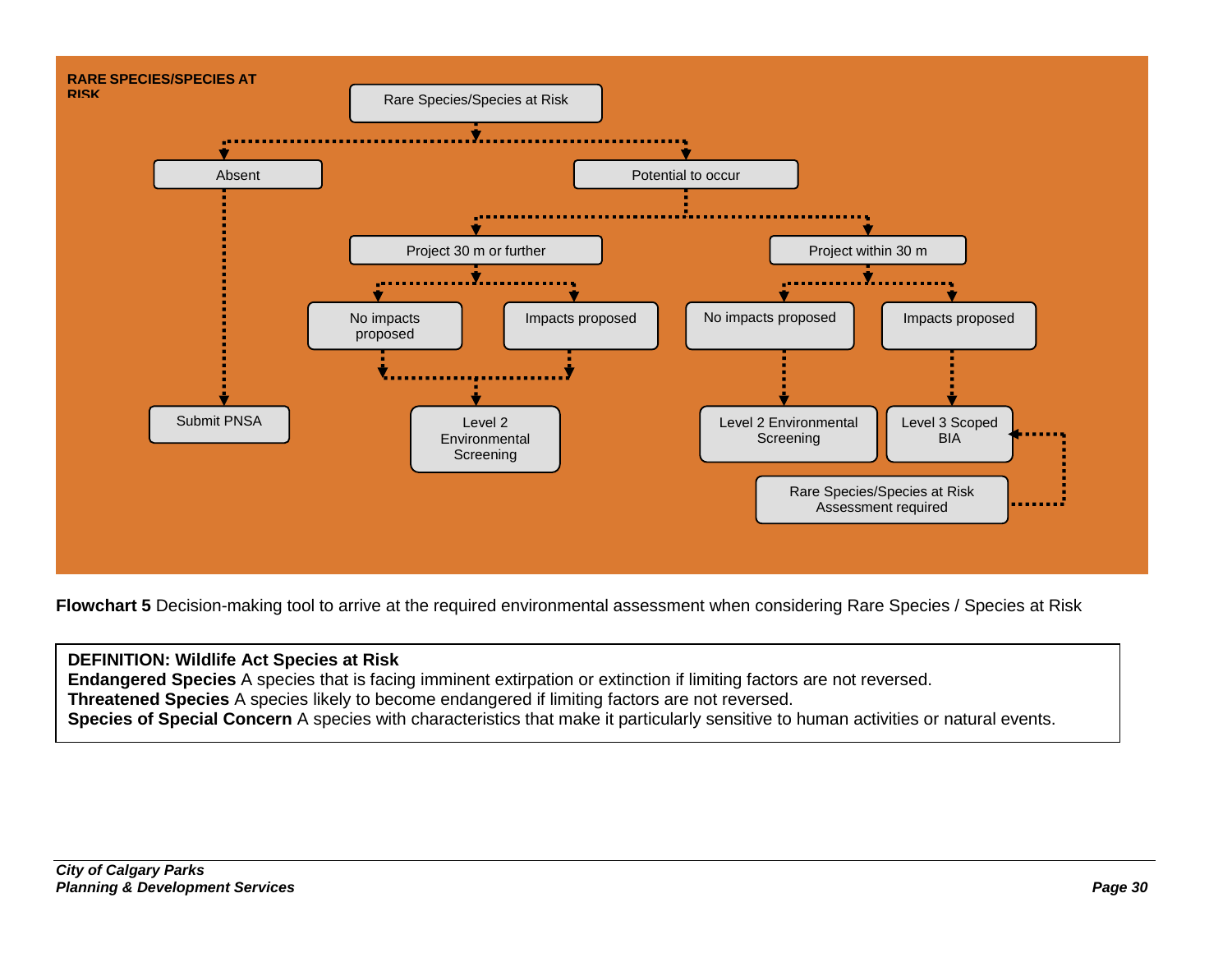# **APPENDIX 2**

# **Wetland Functional Assessment**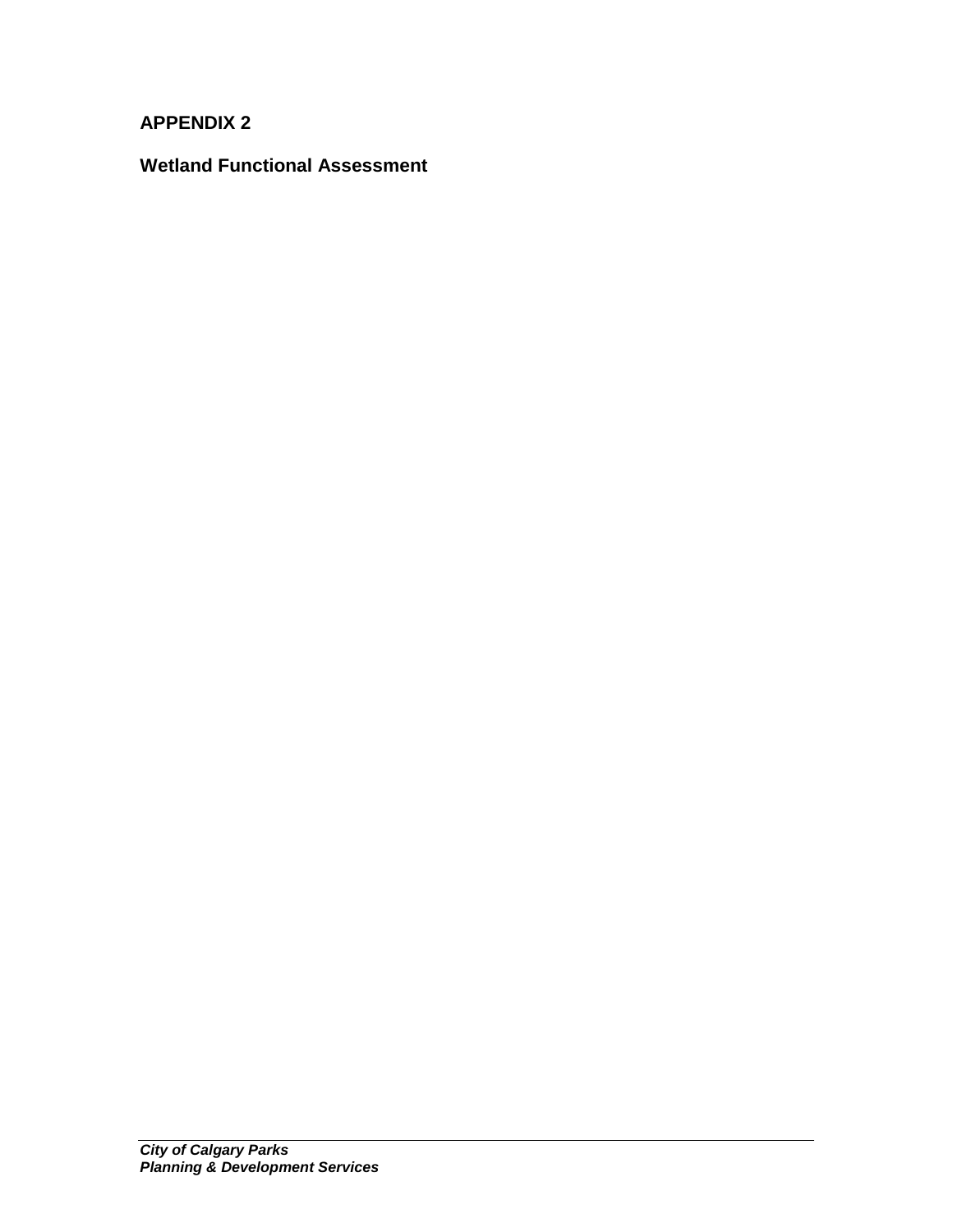# **Wetland Functional Assessment**

### **1. Introduction**

Calgary Wetland Conservation Plan was approved by Council on May 14, 2004 with the intention of conserving and protecting Calgary wetlands while maintaining their benefits, use and enjoyment of present and future Calgarians. The Plan provides direction for "No Net Loss" of wetland function within development sites and policies to ensure the conservation of environmentally significant wetlands as Environmental Reserve.

A Wetland Functional Assessment will be required as a part of a BIA report to address wetland mitigation where there are impacts requiring compensation. The assessment will be used as a means of evaluating the roles and benefits of the wetland on the basis of its ecological, hydrological and socio-economic functions. These functions will then provide a basis for determining appropriate mitigation.

### **2. Function**

"Function" in this context refers to properties and processes (physical, chemical and biological) that occur within a wetland. Processes can include water storage, creation of biomass, nutrient uptake, and the provision of wildlife habitat.

Wetland function can be broadly grouped into the following categories:

**a.Biological** (*e.g.,* habitat supply, species diversity);

- **b.Hydrological** (*e.g*., surface water storage, groundwater recharge, water quality improvement);
- **c.Socio-economic** (*e.g.,* bird watching, hunting, fishing, aesthetic value);

Not all wetlands will perform all of these functions, nor will all wetlands perform all functions equally well. Many factors influence a wetland's performance, including:

**a.**long-term and short-term climatic conditions;

**b.** water quality and quantity;

**c.**position in the landscape/watershed;

**d.**surrounding land use;

- **e.**human disturbances to the wetland or adjacent upland; and
- **f.** species diversity/presence of non-native species.

As a general rule, environmentally significant wetlands are assumed to possess a higher degree of function than those of less significance.

### **3. Assessment Methods**

There are several accepted methodologies for assessing wetland function, including the Ontario Wetland Evaluation System*[1](#page-1-0)* and the Canadian Wetland Evaluation Guide.*[2](#page-30-0)* Developing a single, comprehensive method for assessing the functions of a wetland is

<sup>&</sup>lt;sup>1</sup> Ontario Ministry of Natural Resources, 1993.

<span id="page-30-0"></span><sup>2</sup> North American Wetland Conservation Council. Bond *et al.* 1992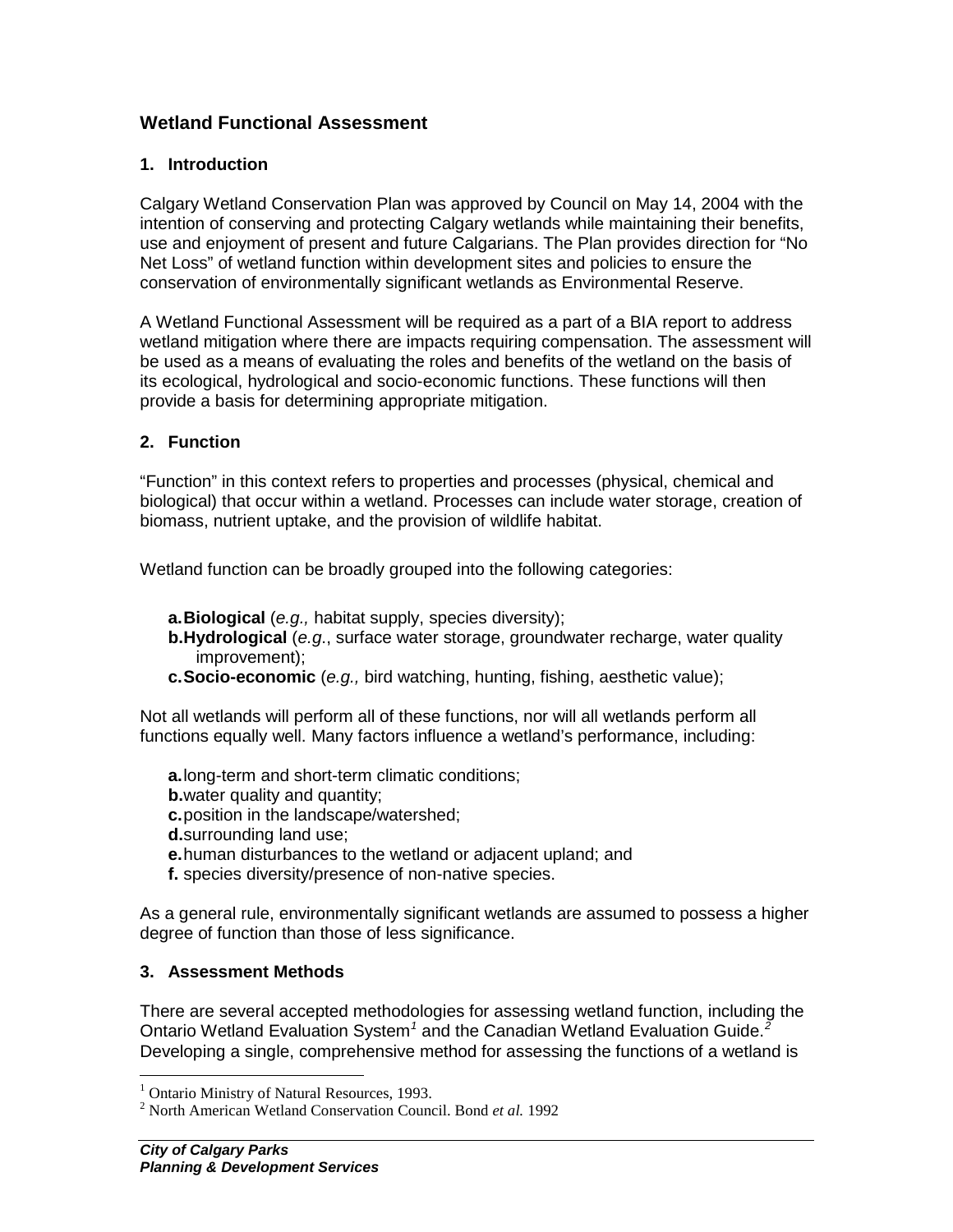no trivial task. There is an inherent degree of uncertainty and risk in wetland mitigation. The science of understanding, describing and, ultimately replacing wetland ecosystems is not yet well developed. It can be very time consuming to fully understand all the functions of a wetland ecosystem. That having been said, decisions must be made based upon the best science available.

Furthermore, a wetland assessment method must not only provide for a means of understanding the value of a given wetland relative to others, but it must also be used to provide guidance in evaluating the effectiveness of proposed mitigation measures.

## **4. Utility in Mitigation**

An understanding of wetland function and values will form the basis of any mitigation negotiations.

It was originally proposed that wetland loss be compensated for on a fixed ratio basis. For example, for every square metre of wetland lost, three to four square metres of restored, enhanced or created wetlands would be required as compensation. Many jurisdictions consider a compensation ratio to be an acceptable proxy for the loss of wetland function. The rationale for this was based upon the following:

- Wetland ecosystems are extremely complex and cannot be fully understood or described using current science; and
- Our ability to fully replace wetland function is limited.

As a rule, environmentally significant wetlands do provide a greater degree of wetland function, however, not all wetlands function at equivalent levels. In some cases, an environmentally significant wetland may be less functional in certain respects than a non-significant wetland. Furthermore, it is generally well accepted that some wetland functions can be more easily replaced than others.

There was a strong concern that mitigation decisions should be considered on a caseby-case basis using a Functionality Assessment. The functional values of a particular wetland should be evaluated and any subsequent mitigation work be approached with the goal of ensuring No Net Loss of those functions.

### **5. Terms of Reference**

The Wetland Functional Assessment will be developed as follows:

## **Evaluation System**

The wetland evaluation system will be developed based upon the following broad categories of wetland function:

- 1. Biological function (*e.g.* species diversity, breeding habitat, habitat use, species at risk);
- 2. Hydrological (*e.g.* flood attenuation, water quality treatment, groundwater discharge);
- 3. Socio-economic (aesthetic value, recreational potential, educational/scientific value).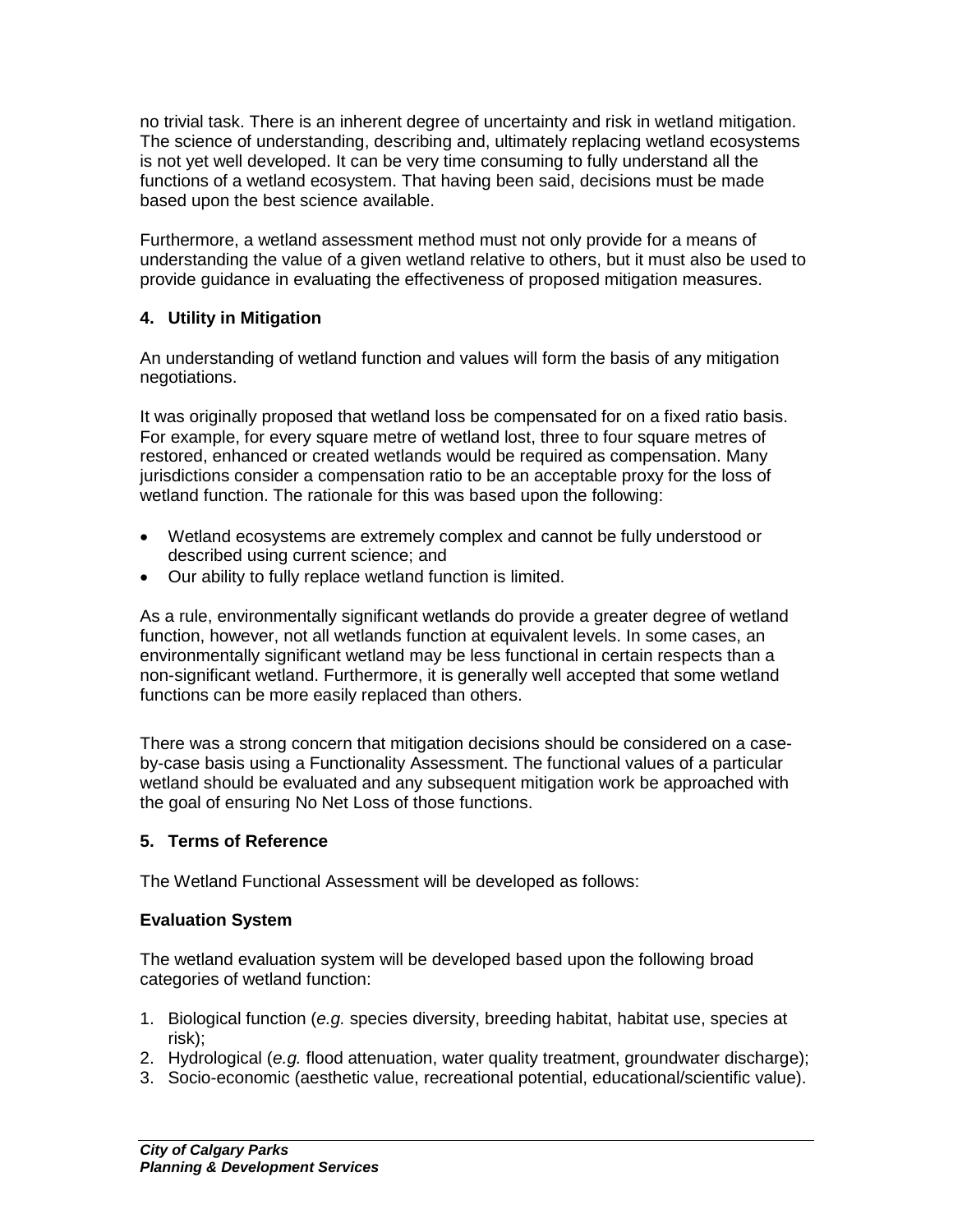A list of functional, measurable attributes will be determined for each of the above categories based upon existing literature and consultation with appropriate specialists in each field. An aggregate ranking system will be developed that weighs all these factors to determine the overall functionality of the wetland.

### **Mitigation Process**

All development applications with a potential to affect a Calgary Wetland must be evaluated under the Mitigation Process. Avoidance and minimization of impact must always be considered first.

A Wetland Functional Assessment must be conducted by a Qualified Wetland Specialist**.**  The need for an assessment and the scope of the study must be determined in consultation with the City of Calgary Parks.

A Wetland Functional Assessment will be required for all wetlands requiring mitigation. Where impacts to a wetland are considered unavoidable, minimization of impacts will be determined based upon the described functions and values of the wetland. The purpose of the mitigation process will be to ensure the retention and continuation of the functions of that system – not to determine a dollar value for the wetland functions.

### **Wetland Planning Tool**

The Wetland Planning Tool is being developed by The City of Calgary – Parks, Planning &Development (Parks) in concert with the City of Calgary Wetland Conservation Plan (Conservation Plan). The overall wetland objective for Parks in the Conservation Plan is *no net loss of function*. To strive for this objective, Parks has placed a priority on protecting all Class III to VI wetlands, using the Stewart and Kantrud (1971) classification system, where feasible, and is currently working towards an overall plan that identifies specific Class III to VI wetlands that must be avoided or, if there is an impact, how the impact can be minimized. Currently, the major wetland functions that Parks is most interested in and that are highlighted in the Conservation Plan are: life support, hydrology, water quality, and socio-economic.

In support of this objective, the Wetland Planning Tool will work towards defining a threshold of wetland functions against which any impacts on wetland functions are assessed and identified so impacts can be mitigated, restored, and/or compensated to achieve *no net loss of function.*

The Wetland Planning Tool will furnish the City, proponents and their consultants with a responsible, transparent process for decision-making on wetland protection and wetland compensation that can be consistently applied. Its immediate utility will provide proponents and their consultants a measure of the level of effort required to address wetland assessments, scoring, and compensation.

### **The Wetland Functions Scoring Form in the Wetland Planning Tool Process**

The Wetland Functions Scoring Form (Scoring Form) is one step in the Wetland Planning Tool process leading towards agreements for appropriate wetland protection or compensation. The

Scoring Form recognizes functions based on the presence or absence of wetland attributes. The rationale is that cost to compensate will be positively correlated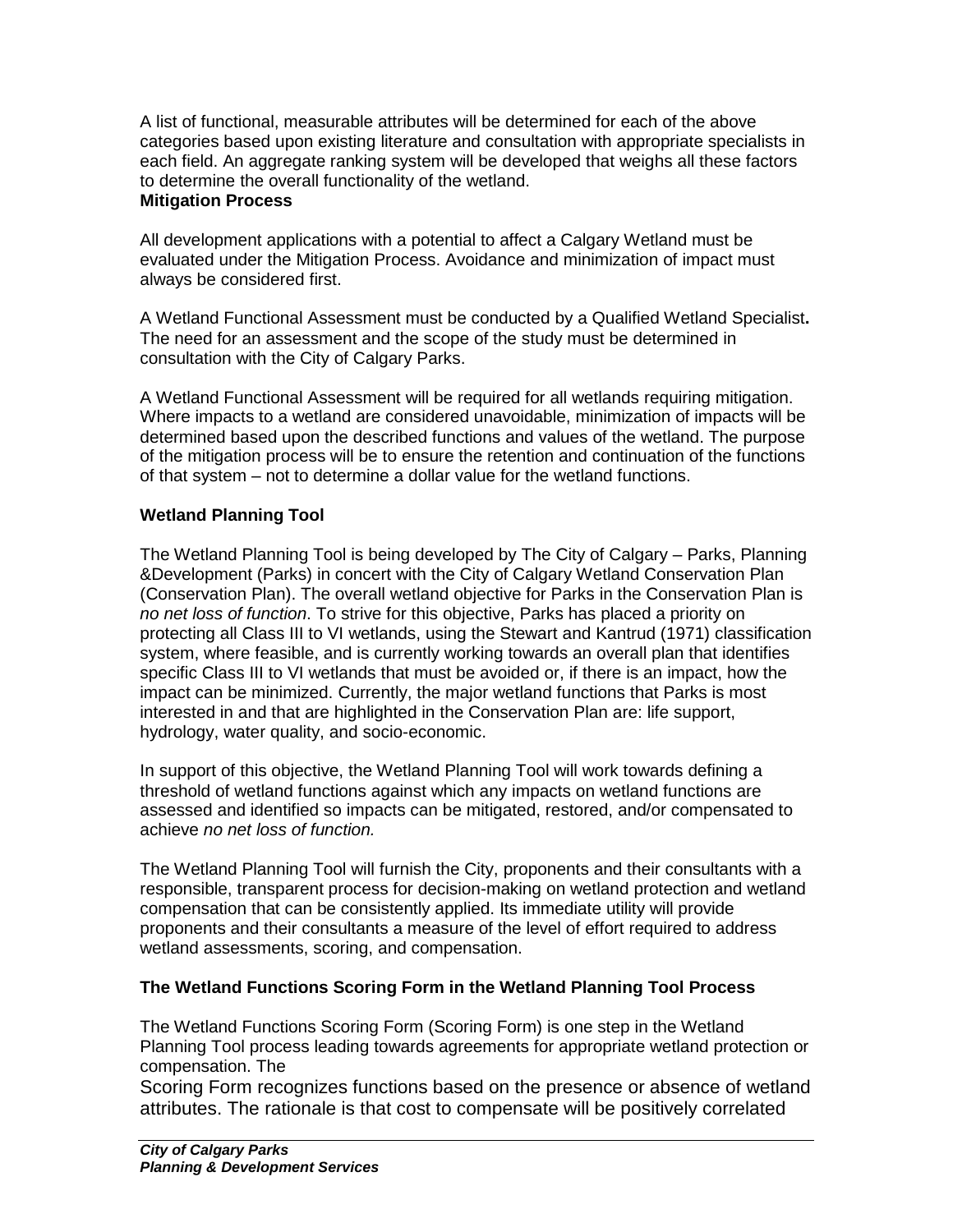with increasing quality of function, which is captured during a Biophysical Impact Assessment (BIA). The scoring considers presence or absence in relation to expected Attributes of all wetland classifications.